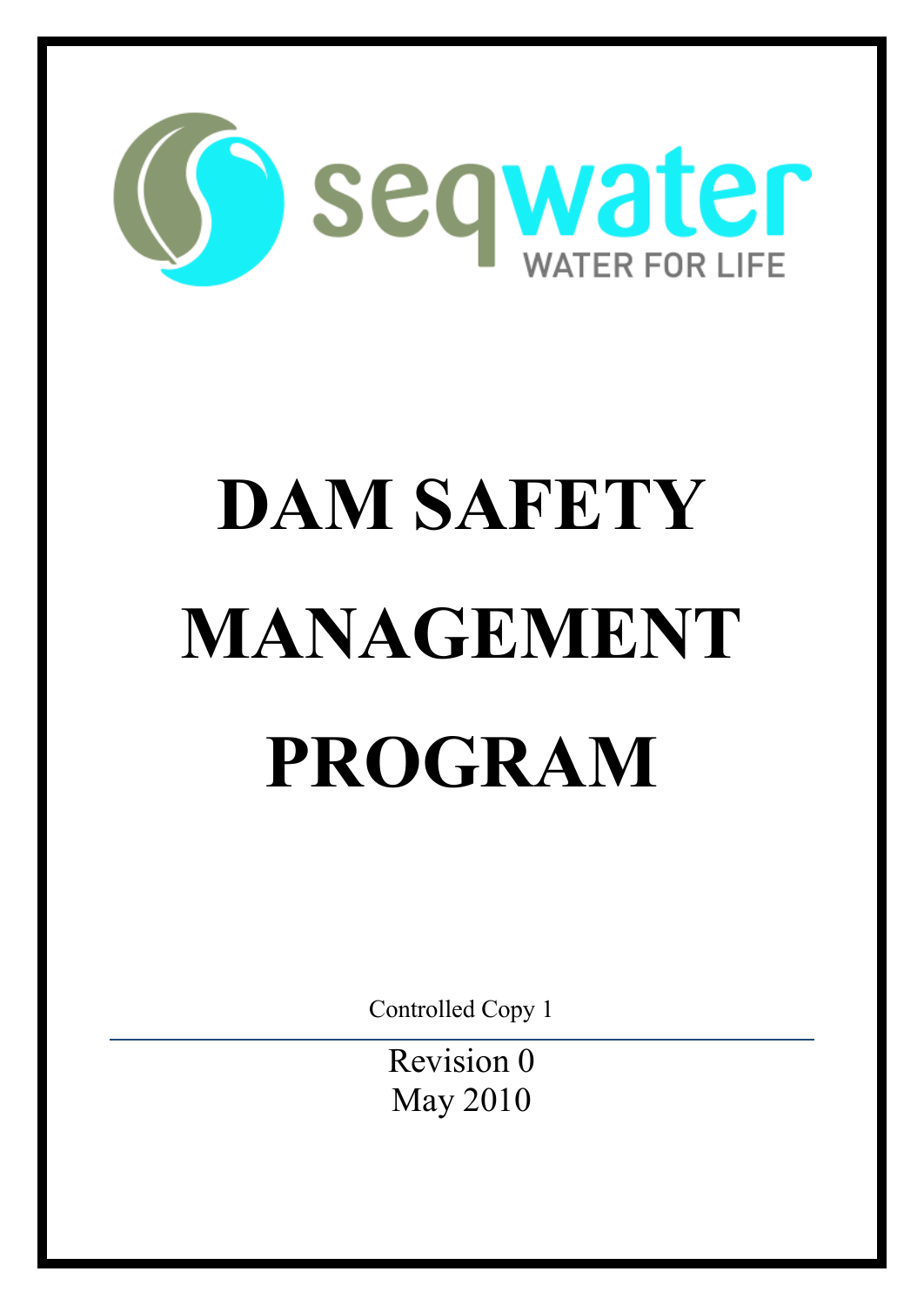# **REVISION STATUS**

| Revision No. | Date     | Amendment Details |
|--------------|----------|-------------------|
| l 0          | May 2010 |                   |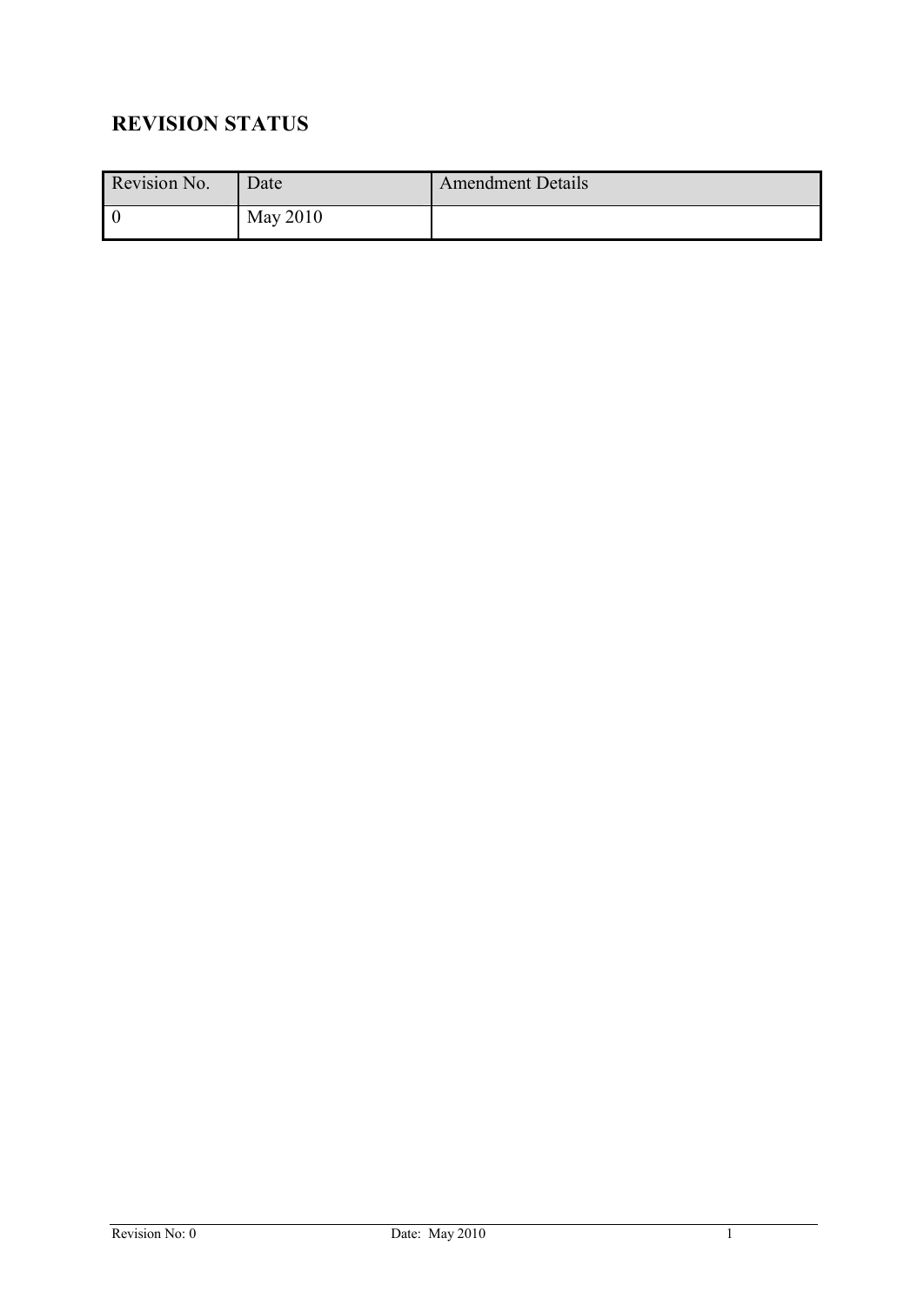# **DISTRIBUTION LIST**

| <b>Controlled Copy</b><br><b>Number</b> | <b>Agency</b> | <b>Responsible Person</b>                           | Location             |
|-----------------------------------------|---------------|-----------------------------------------------------|----------------------|
|                                         |               |                                                     |                      |
| 1                                       | Seqwater      | Chief Executive Officer                             | <b>Brisbane</b>      |
| $\overline{2}$                          | Seqwater      | Executive General Manager,<br><b>Water Delivery</b> | <b>Brisbane</b>      |
| 3                                       | Seqwater      | Dam Safety and Source<br><b>Operations Manager</b>  | <b>Brisbane</b>      |
| 4                                       | Seqwater      | Principal Engineer Dam Safety                       | Karalee              |
| 5                                       | Seqwater      | <b>Operations Coordinator, North</b>                | <b>Landers Shute</b> |
| 6                                       | Seqwater      | <b>Operations Coordinator, Central</b>              | Wivenhoe Dam         |
| 7                                       | Seqwater      | Operations Coordinator, South                       | Karalee              |
| 8                                       | <b>DERM</b>   | Dam Safety Regulator                                | <b>Brisbane</b>      |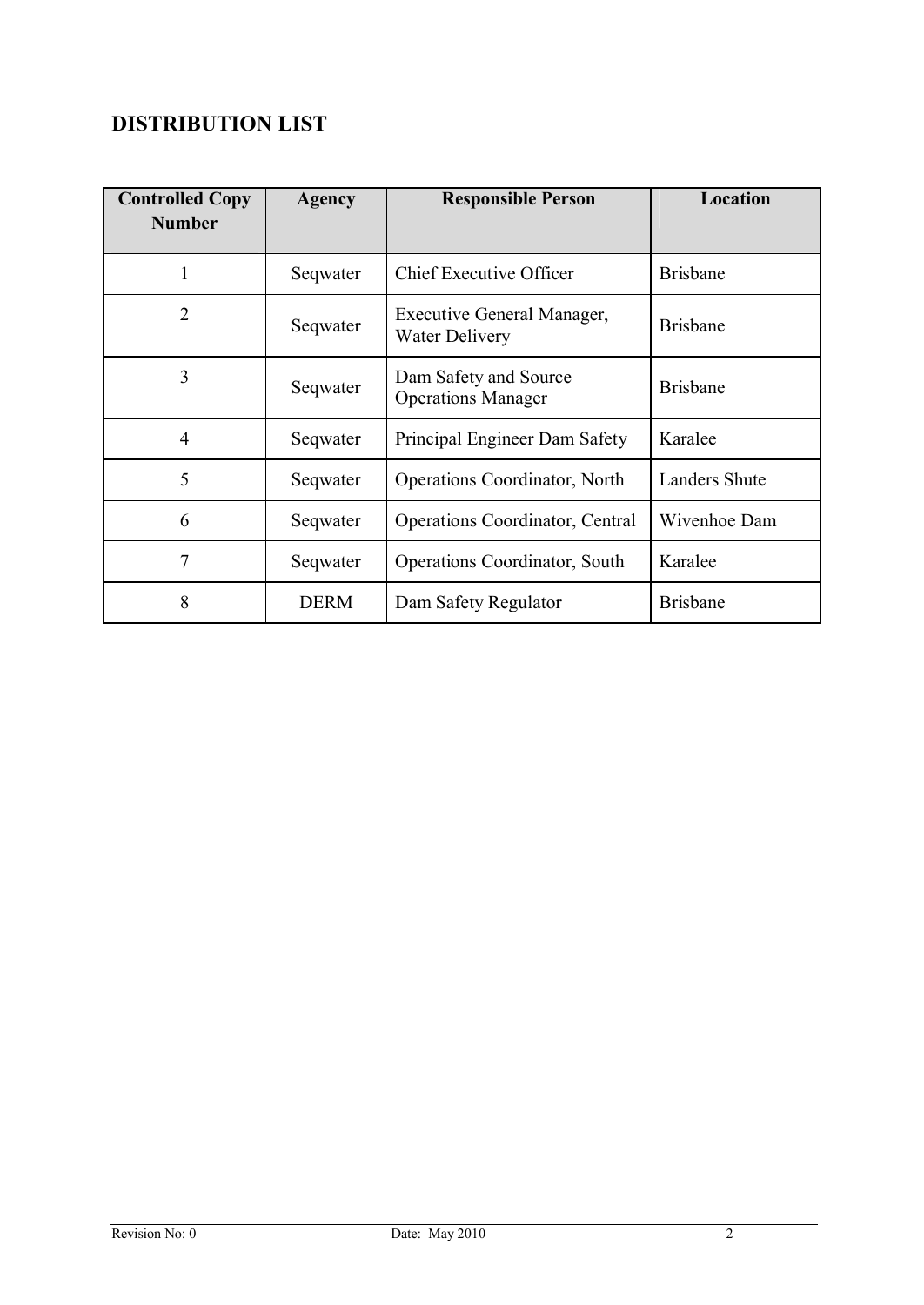#### **DEFINITIONS**

**"Act"** means the *Water Supply (Safety and Reliability) Act 2008*;

**"AHD"** means Australian Height Datum;

**"ANCOLD"** means Australian National Committee on Large Dams;

**"Chairperson"** means the Chairperson of Seqwater;

**"Controlled Document"** means a document subject to managerial control over its contents, distribution and storage. It may have legal and contractual implications;

**"Dams"** means dams to which this document applies, that is all referable dams owned by Seqwater;

**"Dam Operator"** means a person who has been trained and who is competent to operate a Dam;

**"Dam Supervisor"** means the senior on-site officer at a Dam;

**"Data Book"** means Data Book for a Dam;

**"DERM"** means the Queensland Department of Environment and Resource Management;

**"EAP"** means Emergency Action Plan for a Dam;

**"EL"** means elevation in metres Australian Height Datum;

**"Flood Manuals"** means Manual of Operational Procedures for Flood Mitigation for a Dam;

**"FSL" or "Full Supply Level"** means the level of the water surface when the reservoir is at maximum operating level, excluding periods of flood discharge;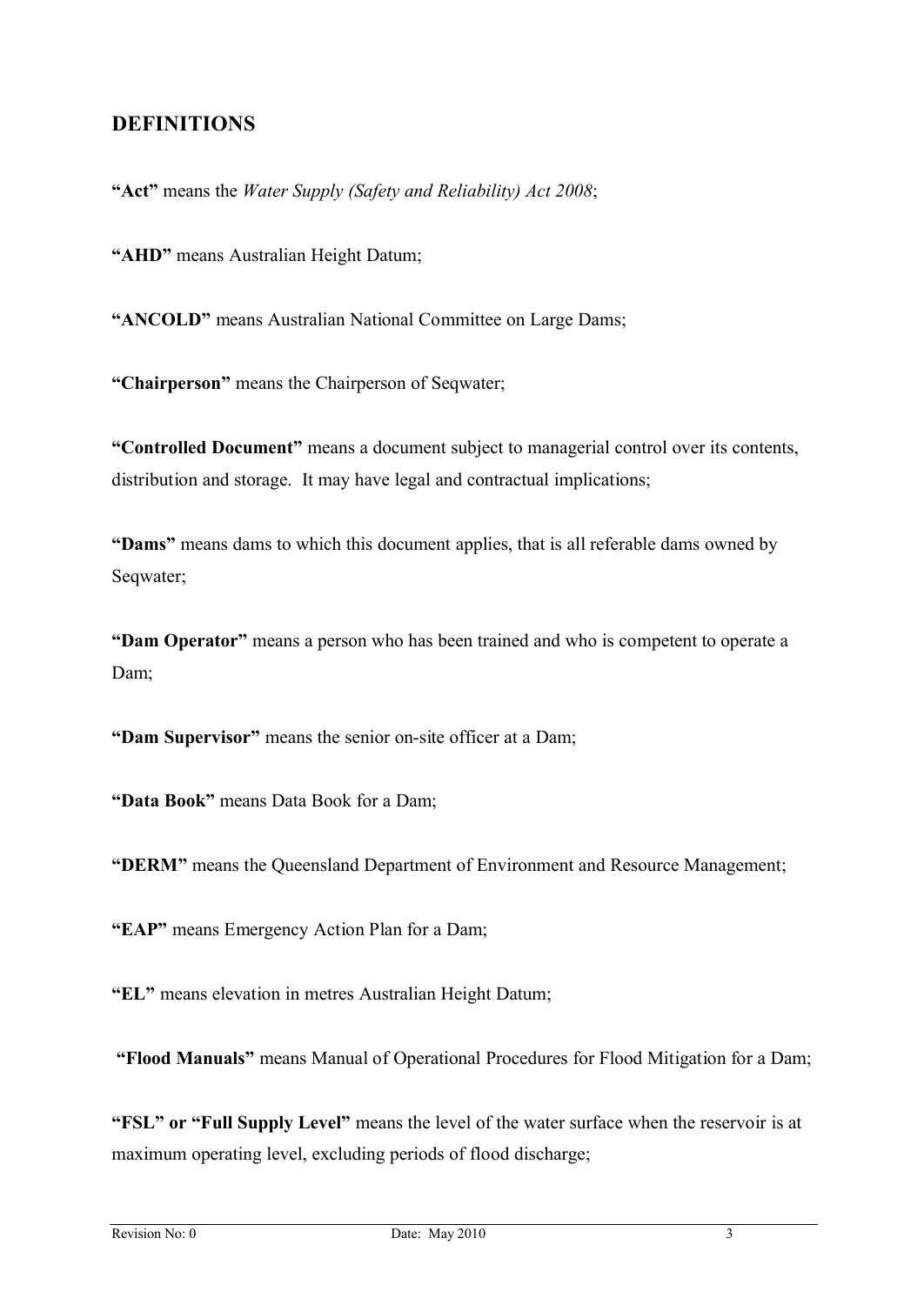**"Gauge"** when referred to in (m) means river level referenced to AHD, and when referred to in  $(m<sup>3</sup>/s)$  means flow rate in cubic metres per second;

**"O&M Manual"** means Operations and Maintenance Manual for a Dam;

**"Referable Dam"** means a dam that requires a failure impact assessment under the Act and the assessment states that the population at risk from a failure of the dam is two persons or greater;

**"Seqwater"** means the Queensland Bulk Water Supply Authority trading as Seqwater.

**"SOP"** means Standing Operating Procedures for a Dam;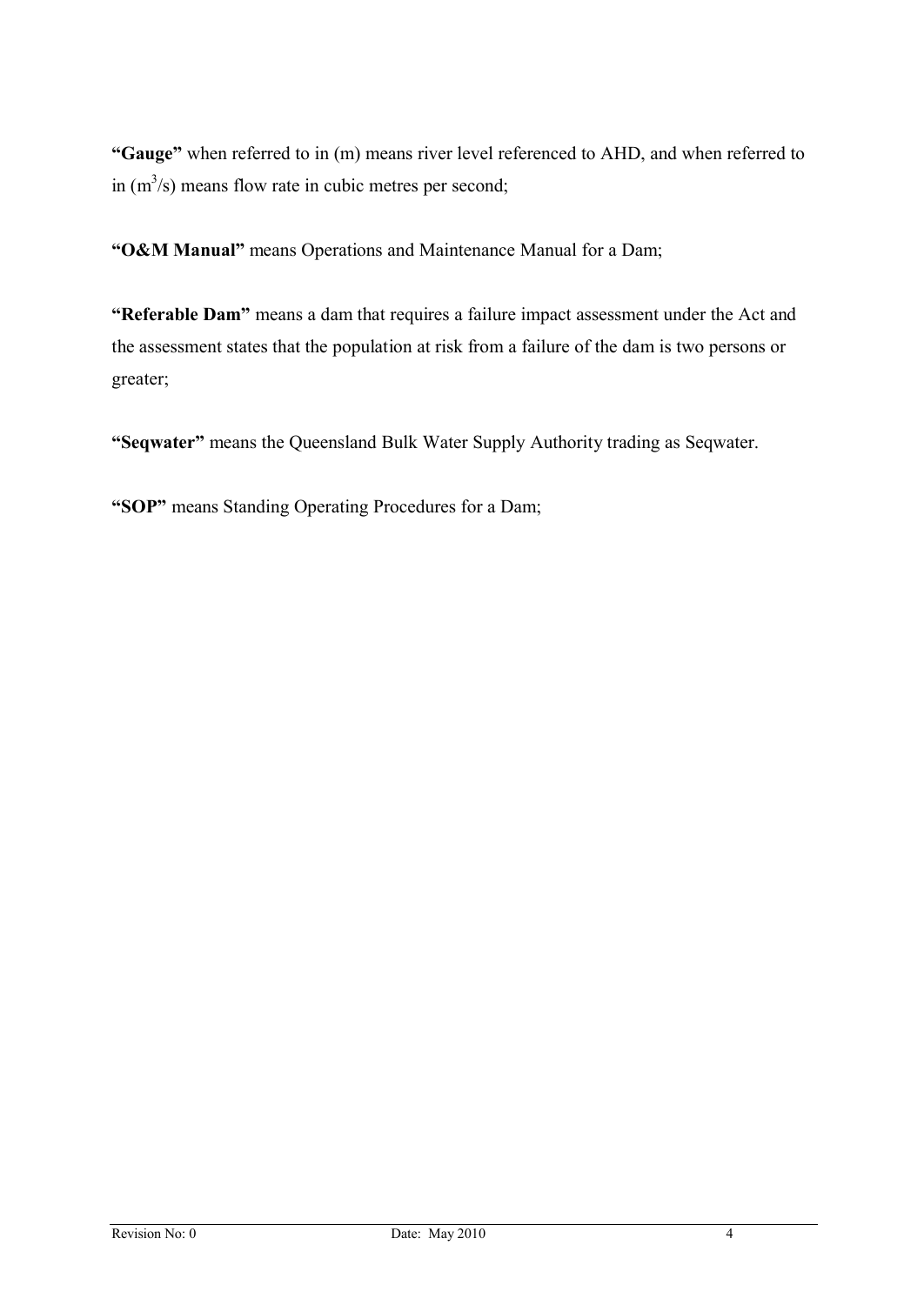## **CONTENTS**

| $\mathbf{1}$   |     |  |
|----------------|-----|--|
| $\overline{2}$ |     |  |
|                | 2.1 |  |
|                | 2.2 |  |
|                | 2.3 |  |
|                | 2.4 |  |
| $\mathbf{3}$   |     |  |
|                | 3.1 |  |
|                | 3.2 |  |
| 4              |     |  |
| 5              |     |  |
|                | 5.1 |  |
|                | 5.2 |  |
|                | 5.3 |  |
|                | 5.4 |  |
|                | 5.5 |  |
| 6              |     |  |
| 7              |     |  |
|                | 7.1 |  |
|                | 7.2 |  |

## **APPENDICES**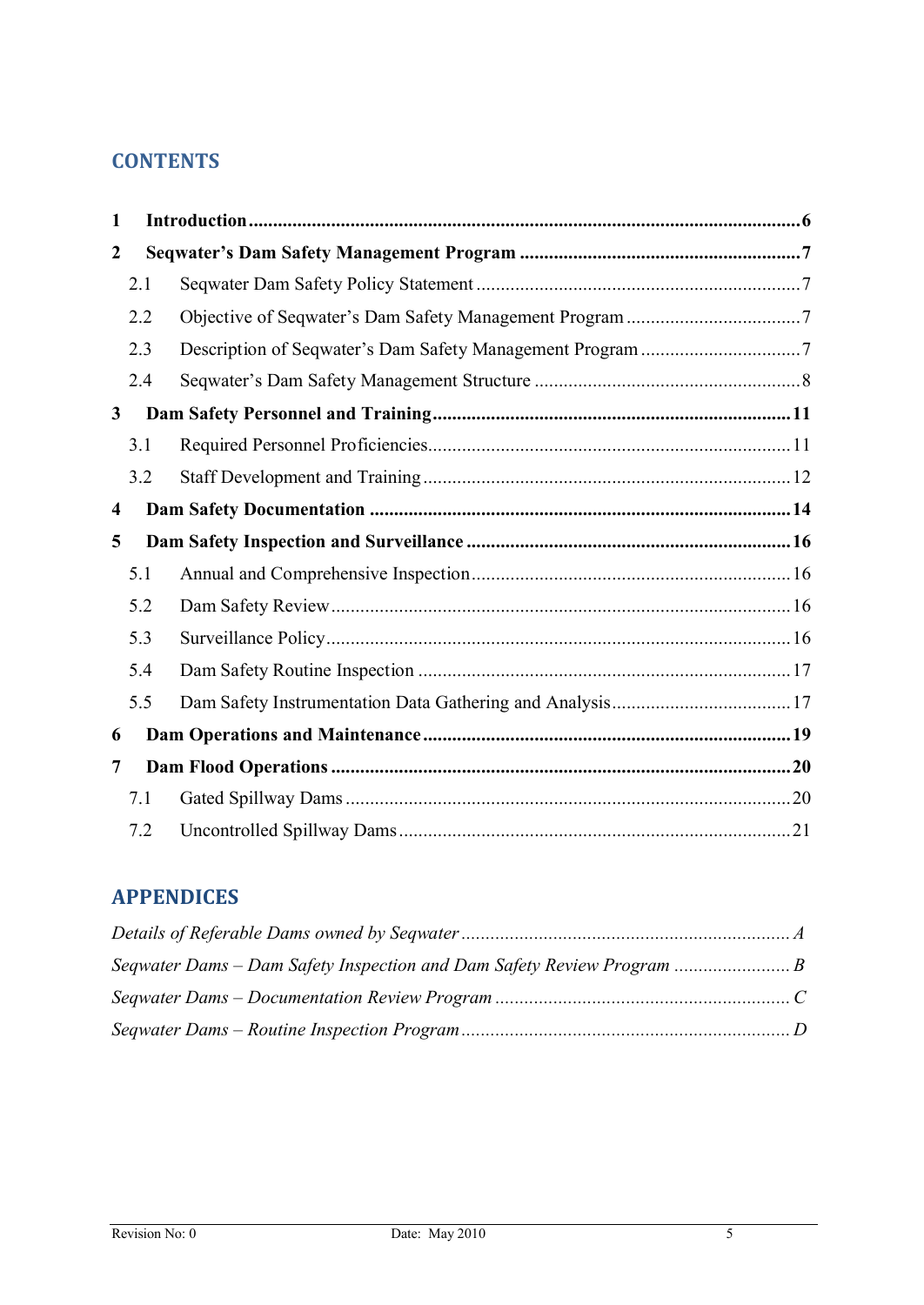# **1 INTRODUCTION**

Seqwater owns and operates 25 referable dams in South East Queensland. These dams fulfil an important role within the community providing water for urban, industrial and irrigation use as well as providing for hydroelectric power generation, flood mitigation and community recreation.

The failure of any one of Seqwater's dams can have significant consequences ranging from loss of life or injury, to economic loss and damage to property and the environment, to loss of critical water supplies. Seqwater has an excellent dam safety record and the purpose of this document is to describe Seqwater's Dam Safety Management Program. This program has been developed to ensure the safety of Seqwater's dams and to preserve Seqwater's excellent dam safety record.

In Queensland, under both the *Water Supply Act 2008* and common law, responsibility for the safety of a dam rests with the dam owner. Dam owners are liable for a loss or damage caused by the failure of a dam or the escape of water from a dam. Consequently, dam owners need to be committed to dam safety and have an effective dam safety management program. Seqwater is committed to dam safety management and its dam safety management program is intended to minimise the risk of dam failure.

Potential hazards that impact on the safety of Seqwater's dams and that are managed by Seqwater's Dam Safety Management Program include:

- Flood.
- Earthquake.
- · Potential design or construction flaws currently unknown.
- · Deterioration of dam infrastructure over time.
- Interference with dam infrastructure by an external influence.

These potential hazards are managed by robust dam safety systems for staff training, dam safety documentation, dam surveillance and inspection, dam safety review and dam operations and maintenance.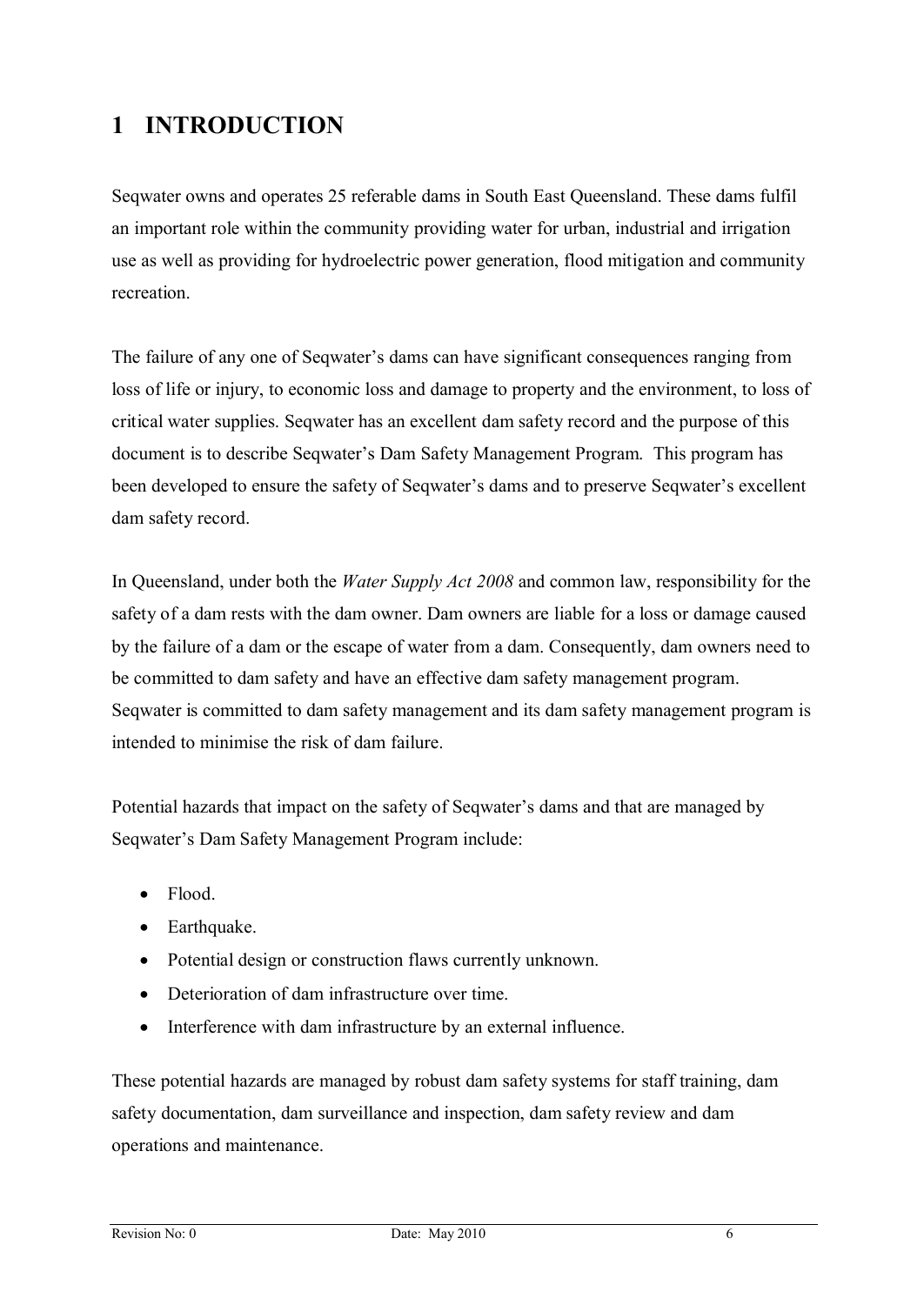### **2 SEQWATER'S DAM SAFETY MANAGEMENT PROGRAM**

#### **2.1 Seqwater Dam Safety Policy Statement**

**Seqwater is committed to ensuring the continued safe operation of its dams, by managing its dams in accordance with the Queensland Dam Safety Management Guidelines and the ANCOLD Guidelines on Dam Safety Management.**

#### **2.2 Objective of Seqwater's Dam Safety Management Program**

The primary objective of Seqwater's Dam Safety Management Program is to ensure that each of its dams is operated and maintained in a manner that is both safe and minimises the risks associated with a dam failure.

Seqwater's commitment to dam safety is realised through the provision of adequate funding and resources to carry out the programs described in this document which ensure dam safety.

#### **2.3 Description of Seqwater's Dam Safety Management Program**

Seqwater's Dam Safety Management Program contains the following requirements:

- Seqwater manages its dams in accordance with the Dam Safety Conditions issued by DERM under the Act.
- The responsibilities for dam safety management within Seqwater are clearly defined within the Standing Operating Procedures for the dams.
- All Seqwater personnel with responsibilities for dam safety management are suitably qualified and experienced personnel and are provided with appropriate training.
- Seqwater undertakes operation, maintenance and surveillance activities at its dams in accordance with accepted best practice for dam safety management.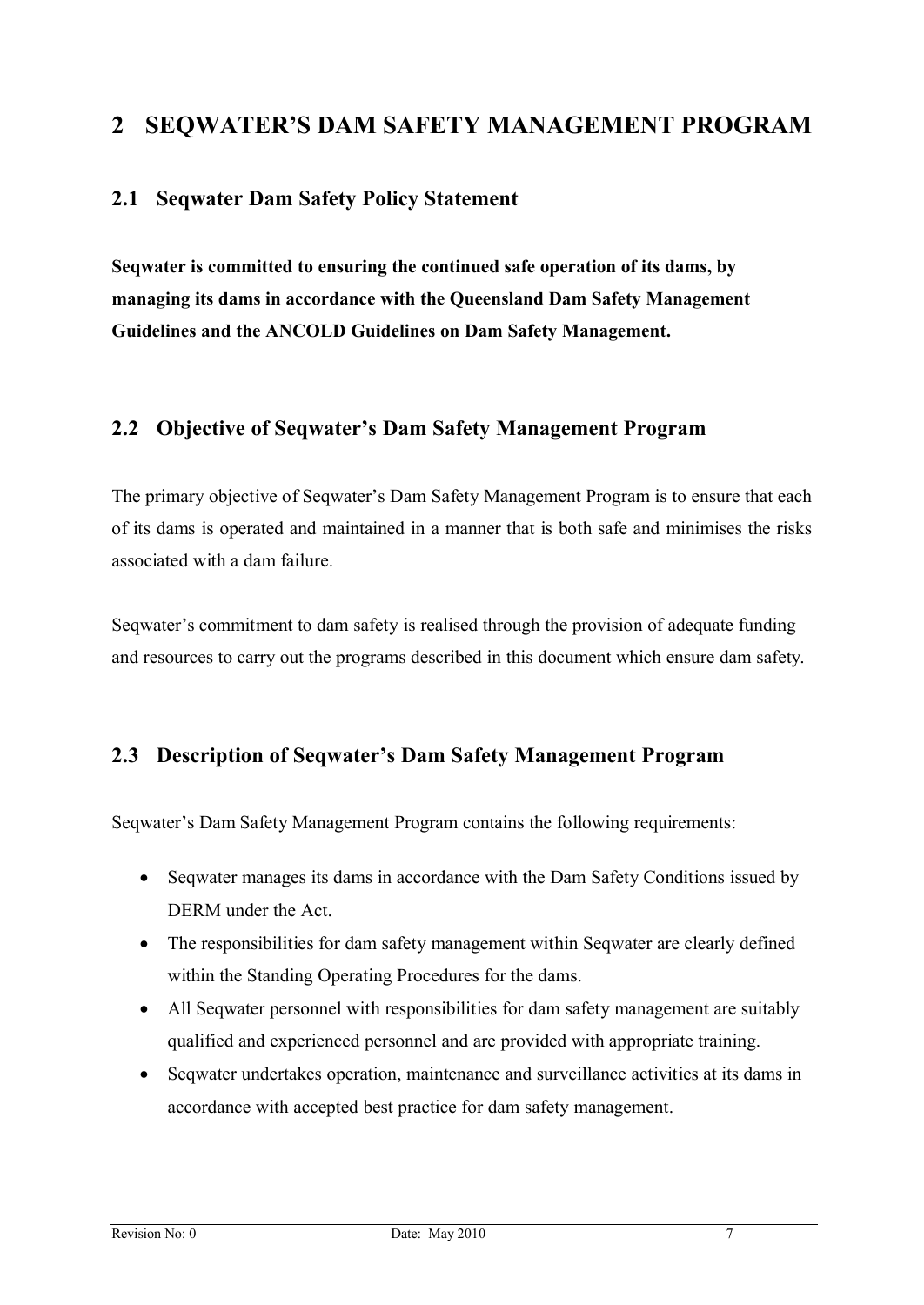#### **2.4 Seqwater's Dam Safety Management Structure**

Seqwater contains a dedicated Dam Safety Team that is responsible for the overall management of Seqwater's Dam Safety Management Program. The Dam Safety Team is located within the Water Delivery Group of Seqwater, one of four Groups under the organisations Chief Executive Officer.

Day to day operations and maintenance of the dams is the responsibility of Operations Coordinators also located within the Water Delivery Business Unit of Seqwater. There are three Operations Coordinators, each having a defined geographic region of responsibility. These are termed the north, central and south areas as shown in the following diagram.

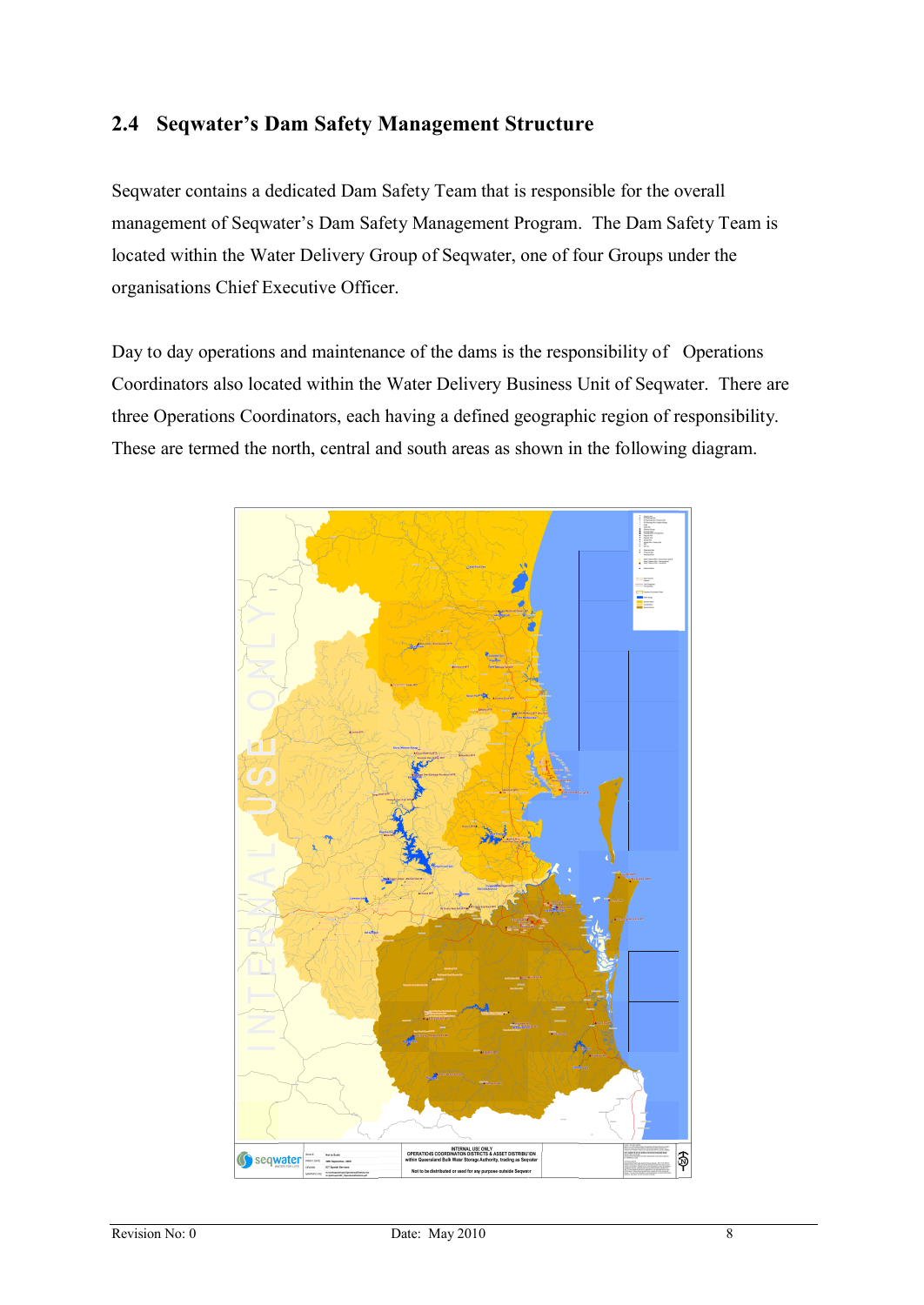There is a distinct management separation between the Dam Safety Team and the Operations Coordinators. This ensures an independence of accountability in managing the program. This organisational structure is summarised in the following diagram.



Details of the responsibilities of each of the positions shown in the above diagram are contained in the Standing Operating Procedures for the dams.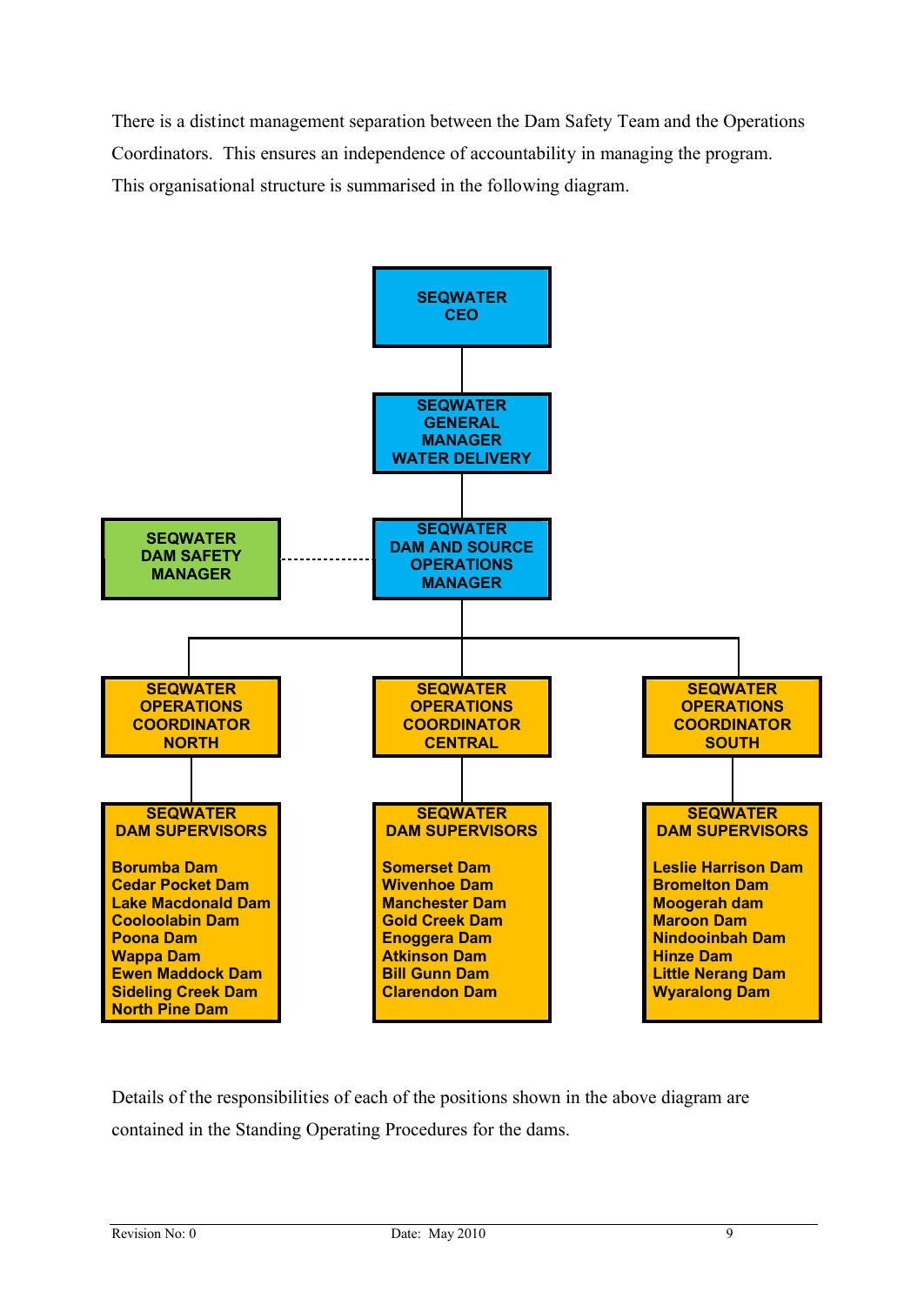#### **2.5 Audit by the Dam Safety Regulator**

The Dam Safety Regulator audits Seqwater's dams for compliance with Dam Safety Conditions on a regular basis. Seqwater's policy in relation to these audits is to provide full cooperation to the auditor. This includes the following:

- All information requested by the auditor is made available by Seqwater in both hardcopy and electronic format as required.
- · Subject to Workplace Health and Safety constraints, Seqwater will make available for inspection any area or piece of equipment on a dam site that is required to be inspected by the auditor.
- · Subject to Workplace Health and Safety constraints, Seqwater will demonstrate the operation of any piece of dam infrastructure equipment if requested by the auditor.

Seqwater views the audit process as an opportunity for improving the provision of its Dam Safety Program and welcomes any audits that may be undertaken.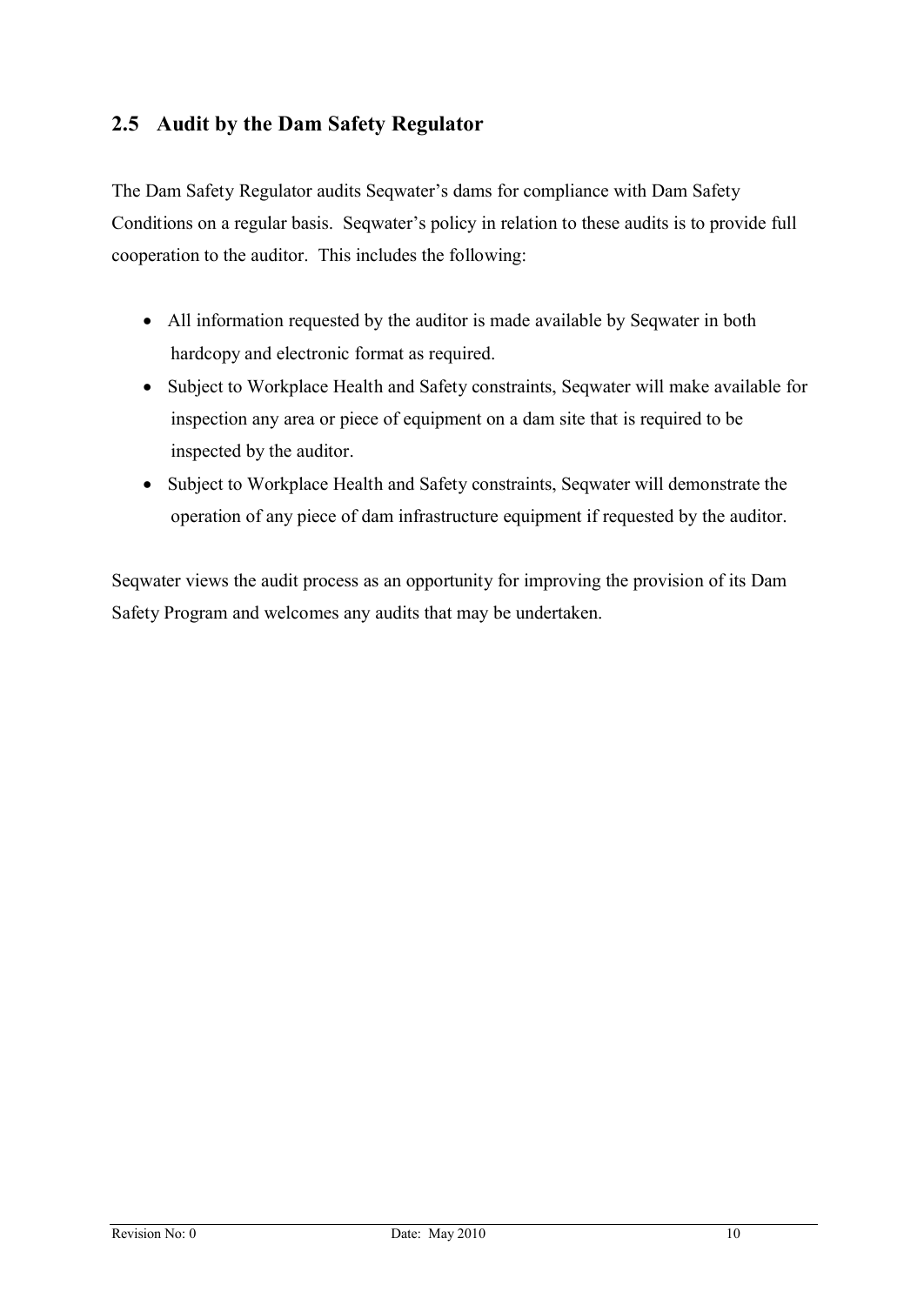# **3 DAM SAFETY PERSONNEL AND TRAINING**

#### **3.1 Required Personnel Proficiencies**

The following table summarises the proficiencies that Seqwater requires for personnel involved in the Dam Safety Management. As shown in the table, as well as maintaining considerable "in-house" expertise, Seqwater also relies on "expert" advice from a range of consultants on a range of matters related to the safe management of the dams, and ways to improve management practices and/or the structures themselves

| <b>GROUP</b>                                   | PRINCIPAL AREAS OF DAM SAFETY PROFICIENCY                                                                                                                                                                                                                                                                                                                                                                                                                                                                                                                                                                                                                                           |  |
|------------------------------------------------|-------------------------------------------------------------------------------------------------------------------------------------------------------------------------------------------------------------------------------------------------------------------------------------------------------------------------------------------------------------------------------------------------------------------------------------------------------------------------------------------------------------------------------------------------------------------------------------------------------------------------------------------------------------------------------------|--|
| <b>Executive and Senior</b><br>Management Team | Awareness of environmental, regulatory and financial responsibilities relating to<br>$\bullet$<br>dam safety.<br>Understanding of the significance of hazard and risk.<br>$\bullet$                                                                                                                                                                                                                                                                                                                                                                                                                                                                                                 |  |
| Dam Safety Manager                             | Detailed understanding of dam safety regulatory responsibilities.<br>$\bullet$<br>Detailed understanding of dam operation and maintenance principles and<br>$\bullet$<br>procedures.<br>Detailed understanding of dam surveillance principles.<br>$\bullet$<br>Detailed understanding of emergency action planning and response associated<br>$\bullet$<br>with large dam failures.<br>Understanding of dam design principles including structural, geotechnical,<br>$\bullet$<br>hydrologic and hydraulic.<br>Understanding of dam construction techniques.<br>$\bullet$                                                                                                           |  |
| Operations<br>Coordinators                     | Understanding of dam safety regulatory responsibilities.<br>٠<br>Understanding of dam operation and maintenance principles and procedures.<br>$\bullet$<br>Understanding of dam surveillance principles.<br>$\bullet$<br>Understanding of emergency action planning and response associated with<br>$\bullet$<br>large dam failures.<br>Understanding of the contents of the following documentation in relation to the<br>$\bullet$<br>dams for which they are responsible:<br><b>Emergency Action Plan</b><br>$\circ$<br><b>Standing Operating Procedures</b><br>$\circ$<br>Operation and Maintenance Manual<br>$\circ$<br>Flood Operations Procedures (if applicable)<br>$\circ$ |  |
| Dam Operators                                  | Understanding of the contents of the following documentation in relation to the<br>$\bullet$<br>dams for which they are responsible:<br><b>Emergency Action Plan</b><br>$\circ$<br><b>Standing Operating Procedures</b><br>$\circ$<br>Operation and Maintenance Manual<br>$\circ$<br>Flood Operations Procedures (if applicable)<br>$\circ$                                                                                                                                                                                                                                                                                                                                         |  |
| Consultants                                    | Provide expert advice as required on:<br>$\bullet$<br>Design intent and principles including structural, geotechnical,<br>$\circ$<br>hydrologic and hydraulic.<br>Dam Safety surveillance.<br>$\circ$<br>Dam Operation and Maintenance.<br>$\circ$                                                                                                                                                                                                                                                                                                                                                                                                                                  |  |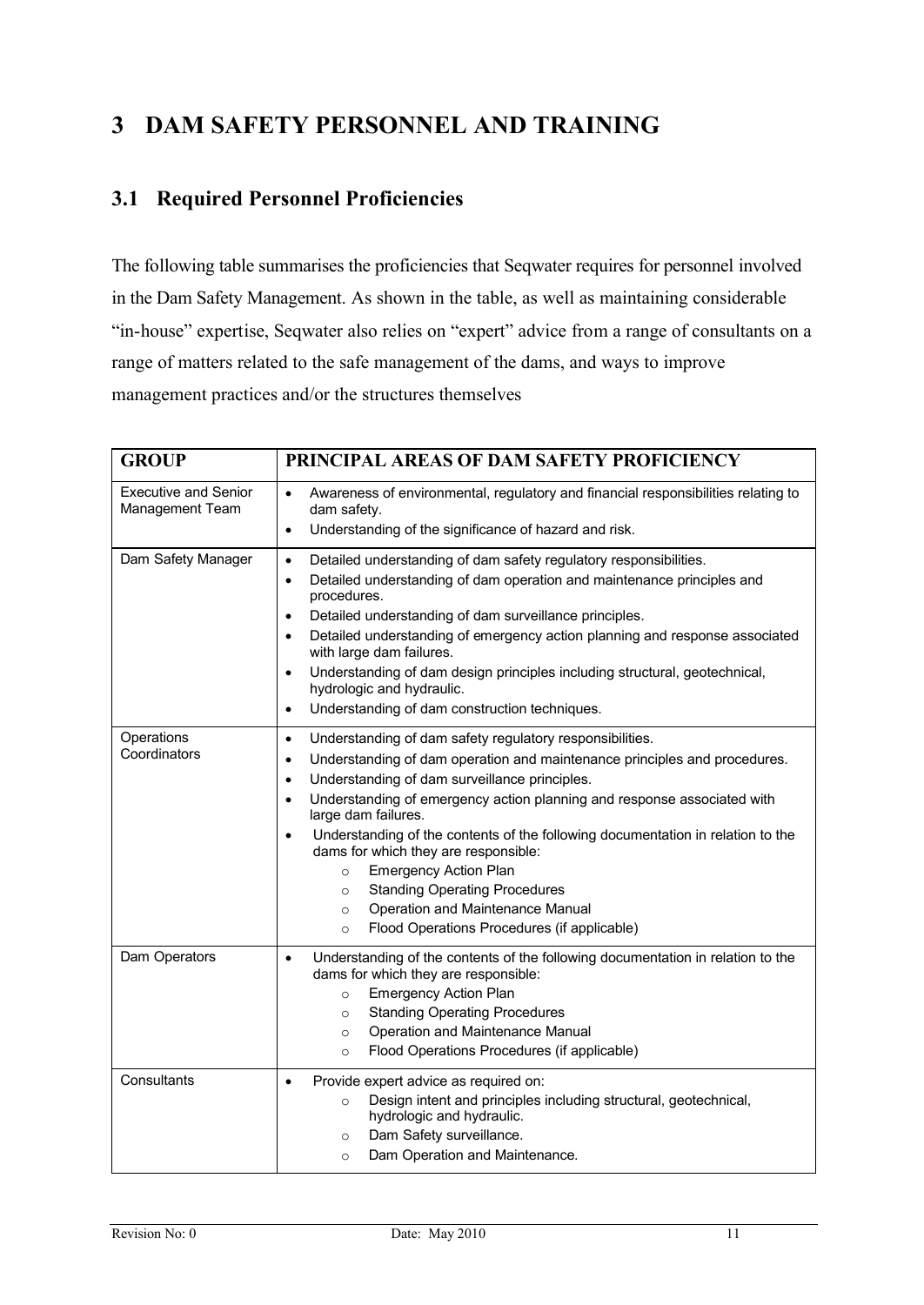#### **3.2 Staff Development and Training**

Development of Dam Safety personnel within Seqwater is gained through experience and formal education. This includes experience with the current management of the dams and relevant "formal" seminars, particularly those provided by ANCOLD and the Queensland Dam Safety Regulator.

Seqwater's Dam Safety Manager is responsible for establishing and providing a dam safety training program. This includes presentations to the Seqwater Board as well as Seqwater's Executive and Senior Management Teams. The program also involves training of dam operations personnel to ensure each of the following aspects of management of the dams is properly understood:

- Familiarisation with the dam, the equipment at the dam and the location of controls, tools and keys required to properly operate the dam;
- Instruction on the Emergency Action Plan;
- Instruction on the Standard Operating Procedures;
- Instruction on the Operation and Maintenance Manuals;
- Instruction on the Flood Operations Procedures.
- Instruction on routine dam surveillance including proper reading of the dam safety instrumentation.

Seqwater's Dam Safety Manager is responsible for determining the need for operator training, however training of all operations staff with responsibilities at Seqwater's gated spillway dams is to take place prior to 30 September each year. No staff members are permitted to take responsibility for flood operations at a dam during a flood event if this training has not been satisfactorily completed.

Seqwater's Dam Safety Manager is responsible for maintaining suitable records of the following aspects of all dam safety training:

• Details of the content of all dam safety training provided to Seqwater personnel;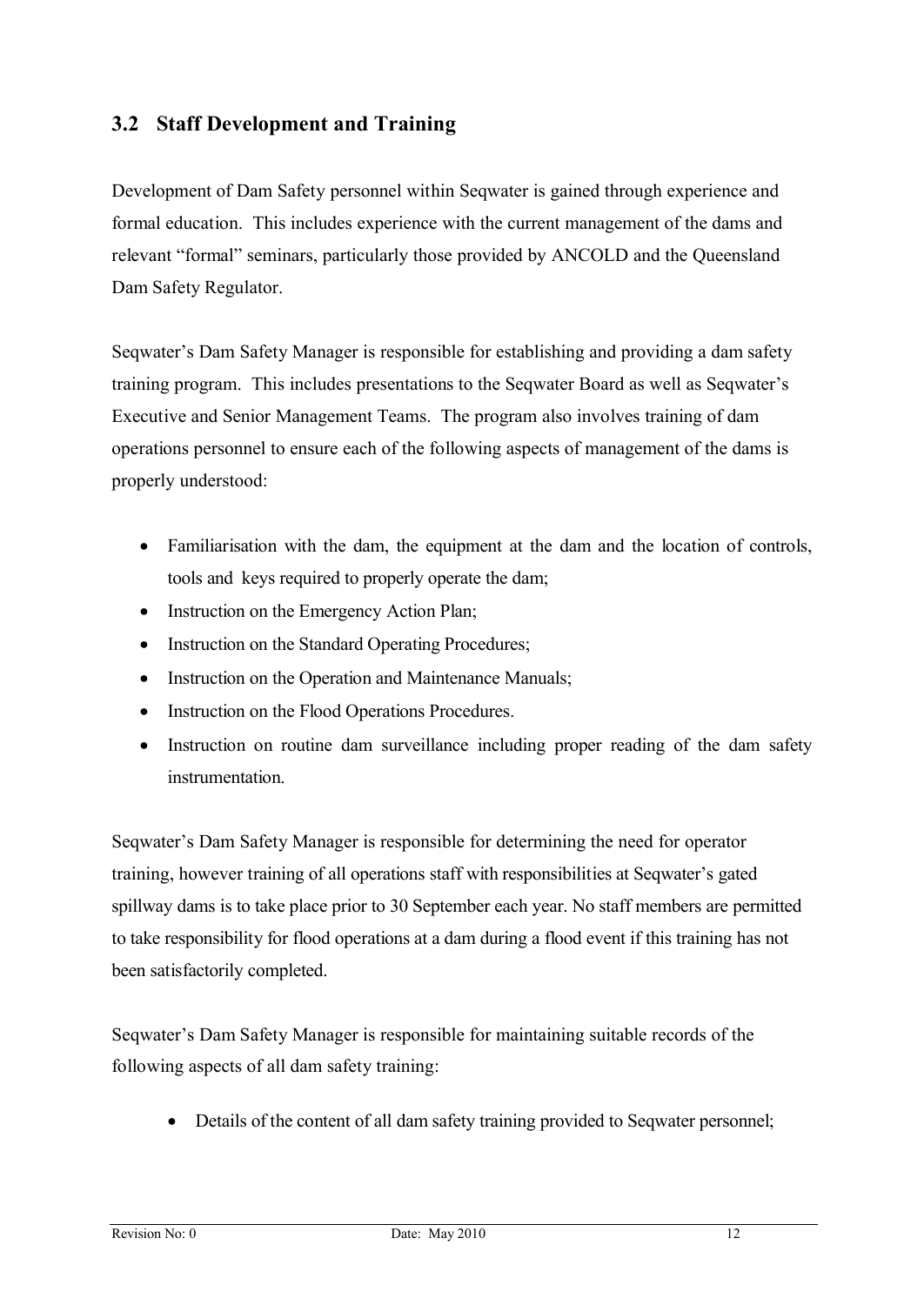• The names of all Seqwater personnel who have satisfactorily completed dam safety training provided by Seqwater;

Seqwater's approach to dam safety training is to develop an ongoing awareness of the need for vigilance, surveillance and maintenance in providing a successful dam safety management program. Seqwater believes that safe management of dams is a frame of mind that involves all the people concerned – from Seqwater's Chief Executive Officer to the Dam Operators responsible for day-to-day dam operations and maintenance at a dam site.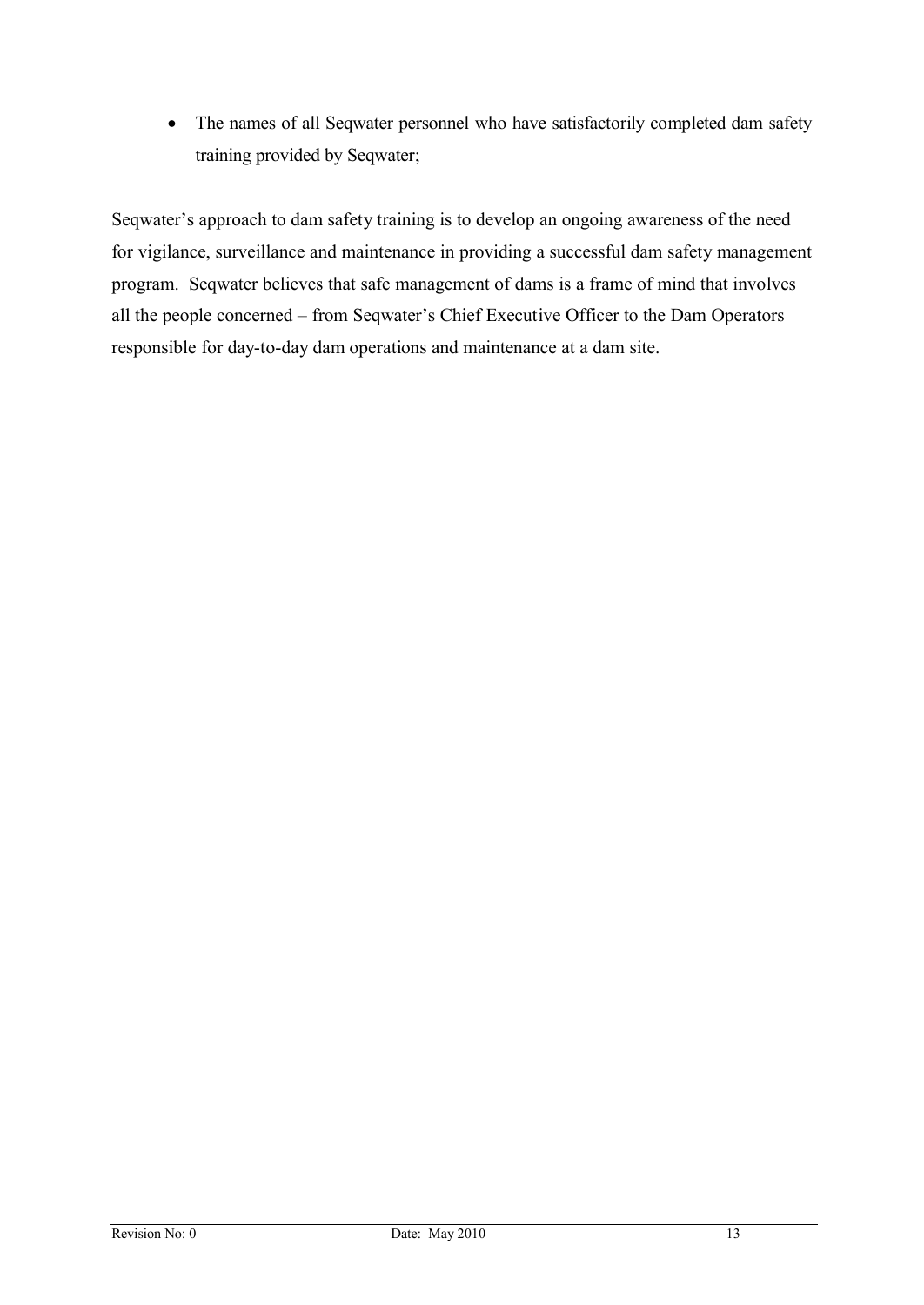# **4 DAM SAFETY DOCUMENTATION**

Seqwater requires the following levels of documentation to be available for each of its dams:

- · Investigation, Design, and Construction Documentation including the Data Book and where available, the Design Report.
- As-Constructed Details including plans and drawings.
- Emergency Action Plan.
- Standing Operating Procedures.
- · Operations and Maintenance Manuals.
- · Dam Inspection and Evaluation Reports.
- Dam Safety Reviews.
- Manual of Flood Mitigation (required for all gated spillway dams).
- Flood Operations Procedures.

Seqwater's Dam Safety Manager is responsible for maintaining this documentation in accordance with the requirements of the Dam Safety Conditions issued by DERM, the Queensland Dam Safety Management Guidelines and the ANCOLD Guidelines on Dam Safety Management. Seqwater securely stores these documents both in hard copy and electronic format at Karalee. Controlled hard copies of the following documents are stored on site:

- Emergency Action Plan.
- · Standing Operating Procedures.
- · Operations and Maintenance Manuals.
- Manual of Flood Mitigation (at gated spillway dams only).
- · Flood Operations Procedures (at gated spillway dams only).

Controlled hard copies of the following documents are provided to the Dam Safety Regulator:

- Emergency Action Plan.
- Standing Operating Procedures.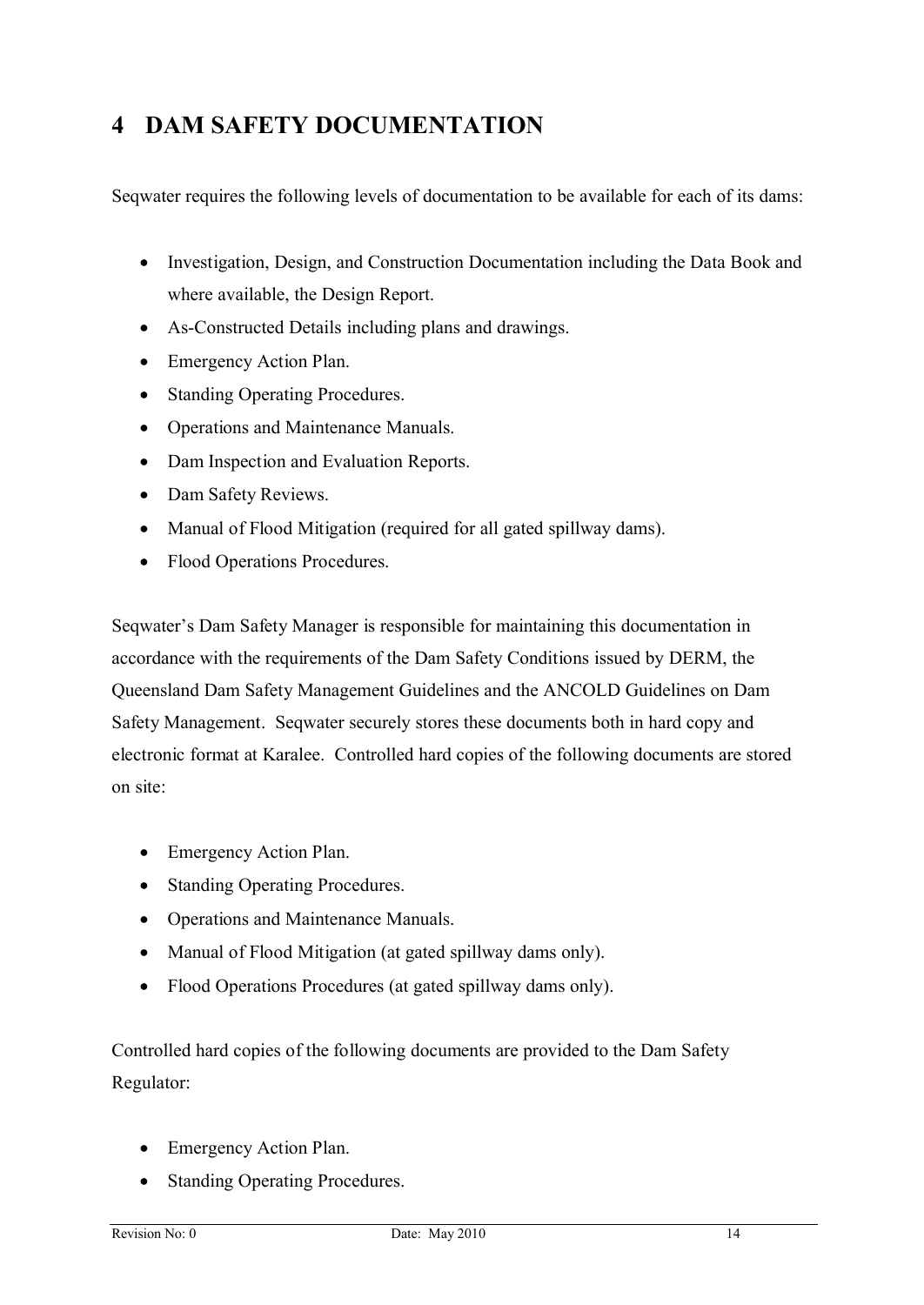- · Manual of Flood Mitigation (at gated spillway dams only).
- · Flood Operations Procedures (at gated spillway dams only).

Controlled hard copies of the Emergency Action Plan are provided to all Local Authorities with potential emergency response responsibilities associated with the failure of a dam as well as to Emergency Management Queensland.

Seqwater reviews its dam safety documentation on a formal basis annually, in accordance with issued Dam Safety Conditions. The program for this review is contained in Appendix C.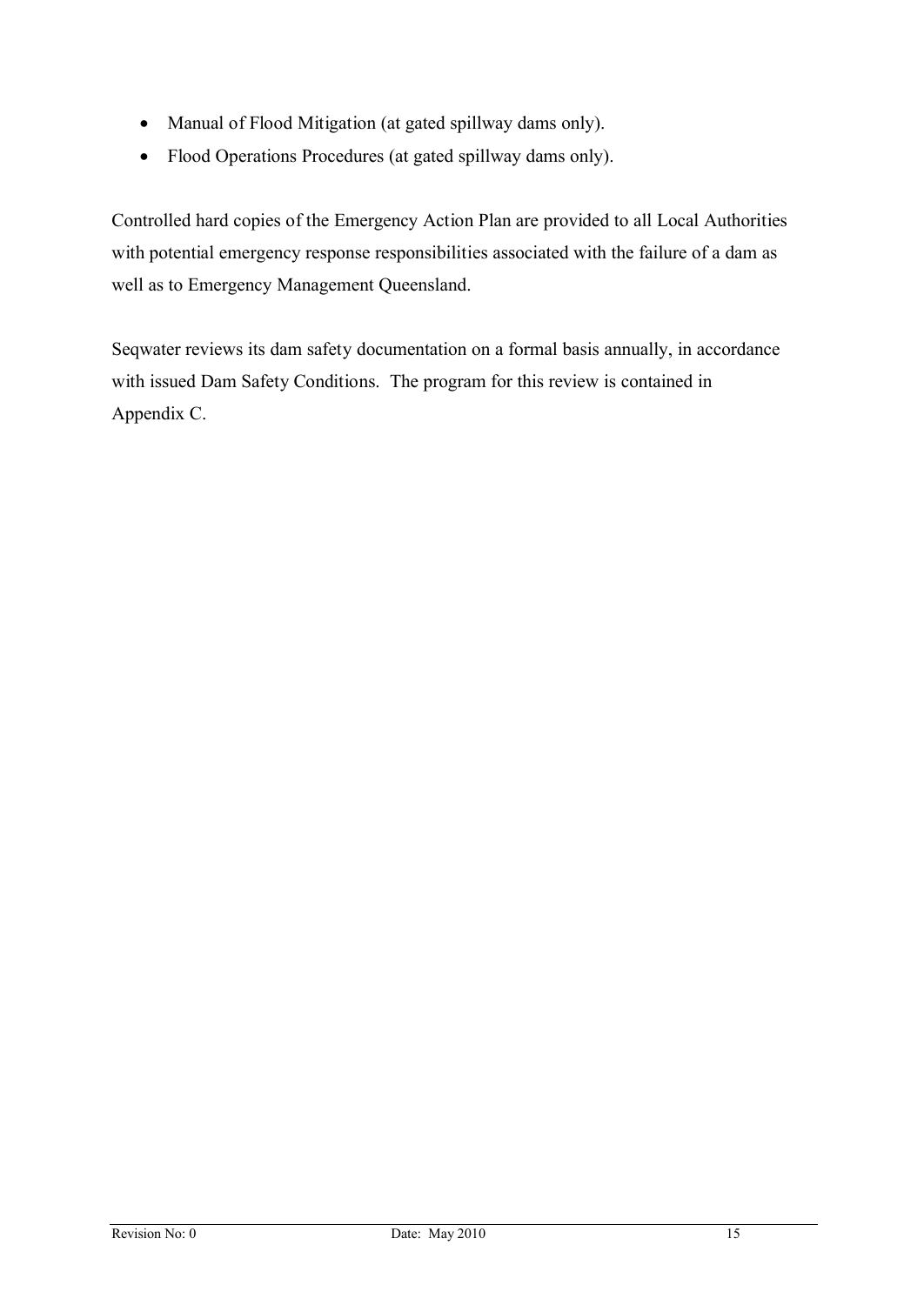# **5 DAM SAFETY INSPECTION AND SURVEILLANCE**

#### **5.1 Annual and Comprehensive Inspection**

Seqwater schedules and completes Annual and Comprehensive Inspections of its referable dams in accordance dam safety conditions issued by DERM for the dams. The inspections are conducted in accordance with the Queensland Dam Safety Management Guidelines and the ANCOLD Guidelines on Dam Safety Management. The program for Annual and Comprehensive Inspection of Seqwater's referable dams is contained in Appendix B.

Copies of the inspection reports are provided to DERM once the inspections are completed, in accordance with the dam safety conditions issued by DERM for the dams.

#### **5.2 Dam Safety Review**

Seqwater schedules and completes Dam safety Reviews for its referable dams in accordance dam safety conditions issued by DERM for the dams. The reviews are conducted in accordance with the Queensland Dam Safety Management Guidelines and the ANCOLD Guidelines on Dam Safety Management. The program for Dam Safety Review associated with Seqwater's referable dams is contained in Appendix B.

Copies of the reviews are provided to DERM once the reviews are completed, in accordance with the dam safety conditions issued by DERM for the dams.

#### **5.3 Surveillance Policy**

Seqwater undertakes dam surveillance in accordance with the recommendations contained in the ANCOLD Guidelines for the Management of Large Dams. This is considered best practice for the management of large dams in Australia. This relates to both routine visual inspection of the dams and also the gathering and analysis of data from dam safety instrumentation installed at the dams.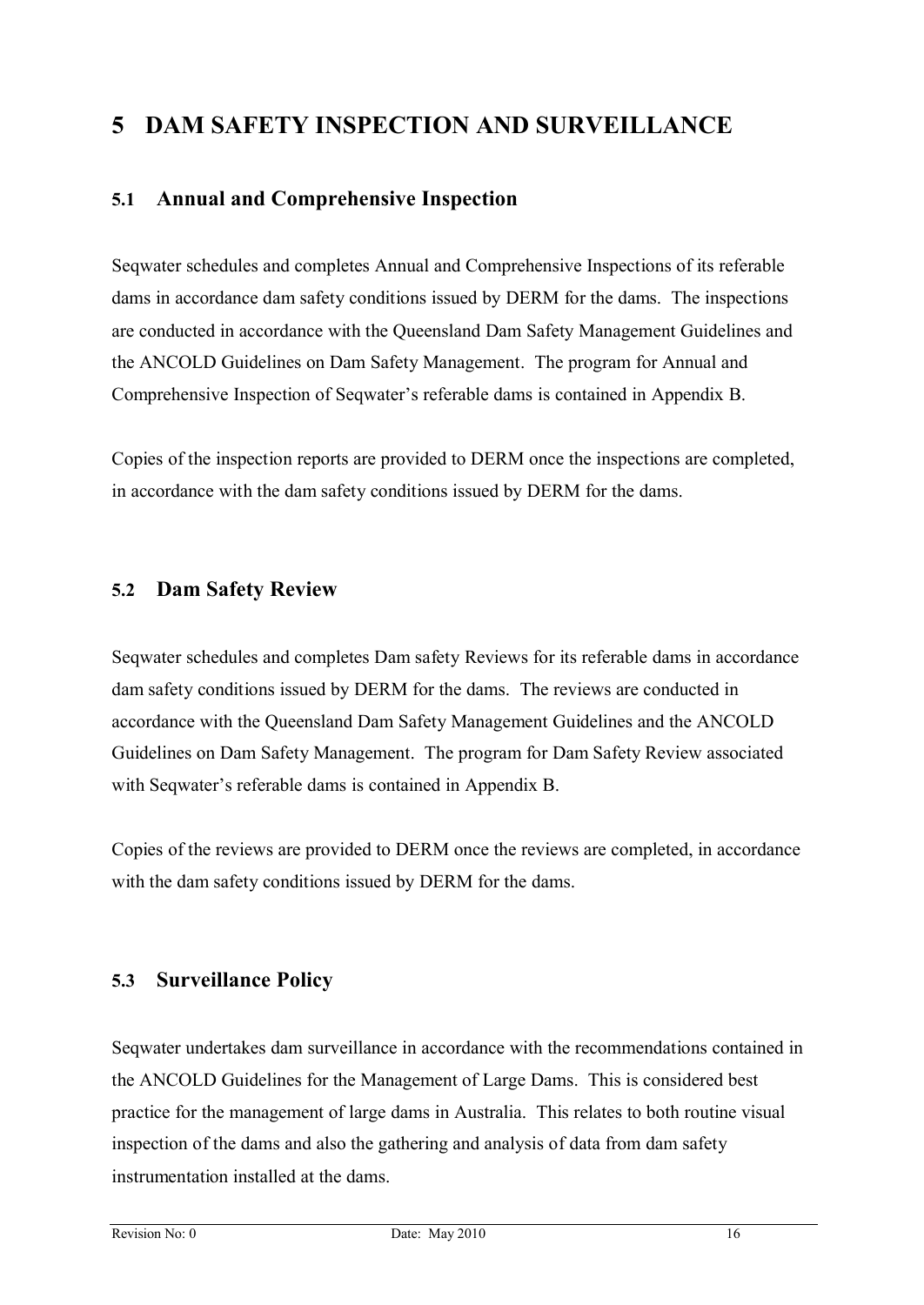#### **5.4 Dam Safety Routine Inspection**

Routine visual inspection is undertaken at Seqwater dams to identify and report on dam safety deficiencies by visual observation. These inspections are undertaken by the staff responsible for day to day operations at the dams as part of their duties at the dam. Frequency of inspection is dependant on dam hazard category and is undertaken in accordance with ANCOLD guidelines as shown in the following table.

| <b>HAZARD CATEGORY</b> | <b>INSPECTION FREQUENCY</b> |
|------------------------|-----------------------------|
| Extreme                | Daily                       |
| High                   | Daily to Tri Weekly         |
| Significant            | Twice Weekly to Weekly      |

Seqwater's program for the routine inspection of its dams is shown in Appendix D. This information is also contained in the individual Standing Operating Procedures for each of the dams.

All routine inspection reports are completed in written hardcopy and sent electronically to Seqwater's Dam Safety Manager. Seqwater's Dam Safety Manager saves the individual reports on the Dam Safety Server and this Server is then backed-up on a daily basis. Any anomalies reported in the inspection reports are investigated by the Dam Safety Manager.

#### **5.5 Dam Safety Instrumentation Data Gathering and Analysis**

Dam Safety Instrumentation is used to assess the structural performance of a dam. This instrumentation monitors a range of dam safety parameters that vary from storage to storage but can include rainfall, storage level, seepage, pore pressure, surface movement, internal movement and post tensioning. Frequency of data gathering is dependant on dam hazard category and is undertaken in accordance with ANCOLD guidelines as shown in the following table.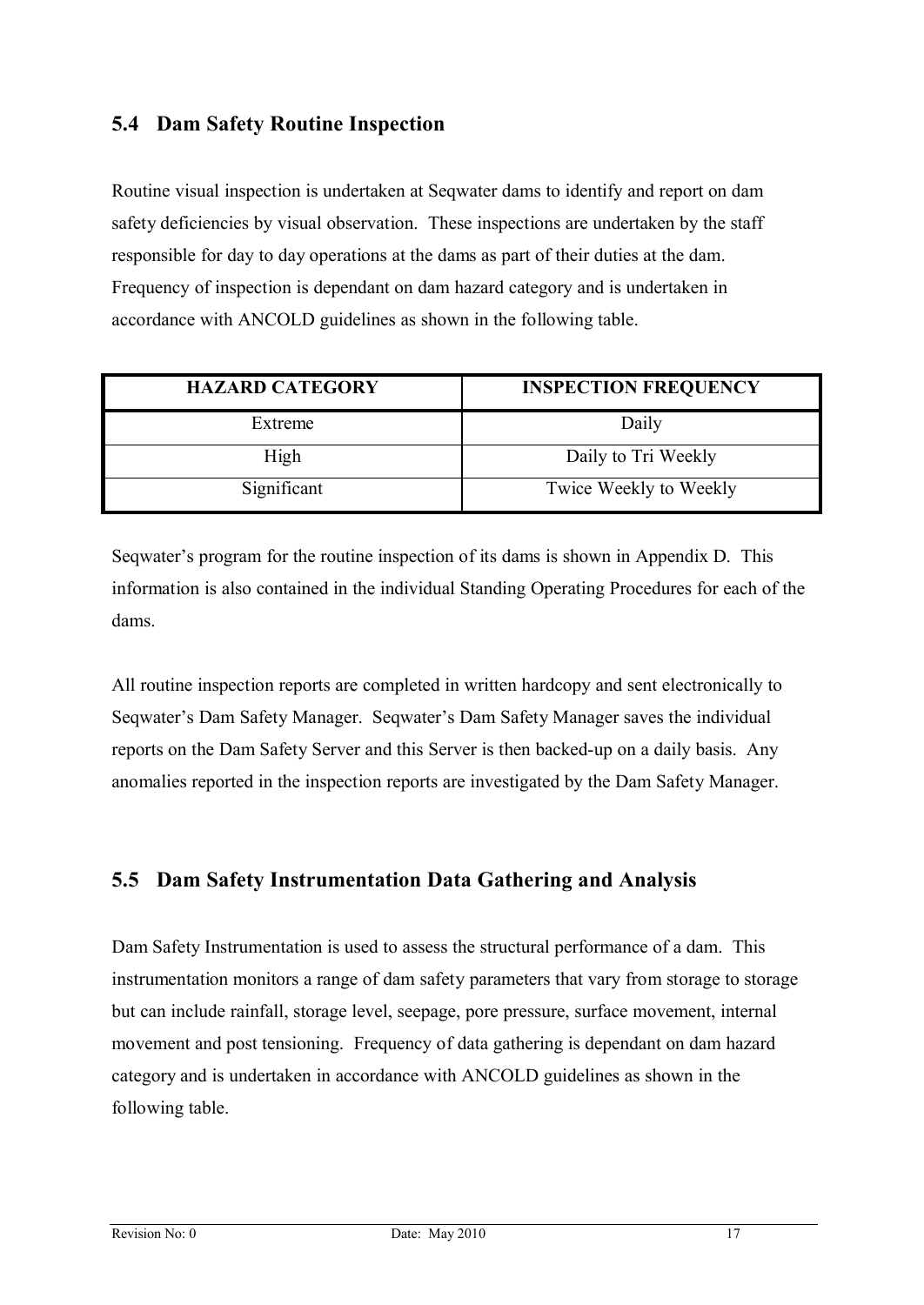| <b>PARAMETER</b>         | <b>HAZARD CATEGORY</b> |             |                |  |  |
|--------------------------|------------------------|-------------|----------------|--|--|
|                          | <b>SIGNIFICANT</b>     | <b>HIGH</b> | <b>EXTREME</b> |  |  |
| Rainfall                 | Weekly                 | Daily       | Daily          |  |  |
| Storage Level            | Weekly                 | Daily       | Daily          |  |  |
| Seepage                  | Weekly                 | Tri Weekly  | Daily          |  |  |
| Pore Pressure            | 3 Monthly              | Monthly     | Monthly        |  |  |
| <b>Surface Movement</b>  |                        | 2 Yearly    | Yearly         |  |  |
| <b>Internal Movement</b> |                        | Monthly     | Monthly        |  |  |
| Post Tensioning          |                        | 5 Yearly    | 5 Yearly       |  |  |

Specific information for instrumentation data gathering is contained in the individual Standing Operating Procedures for each of the dams.

All gathered instrumentation data is provided electronically to Seqwater's Dam Safety Manager. Seqwater's Dam Safety Manager saves this data on the Dam Safety Server and this Server is then backed-up on a daily basis. The data is then graphed and analysed by the Dam Safety Manager and any anomalies are further investigated.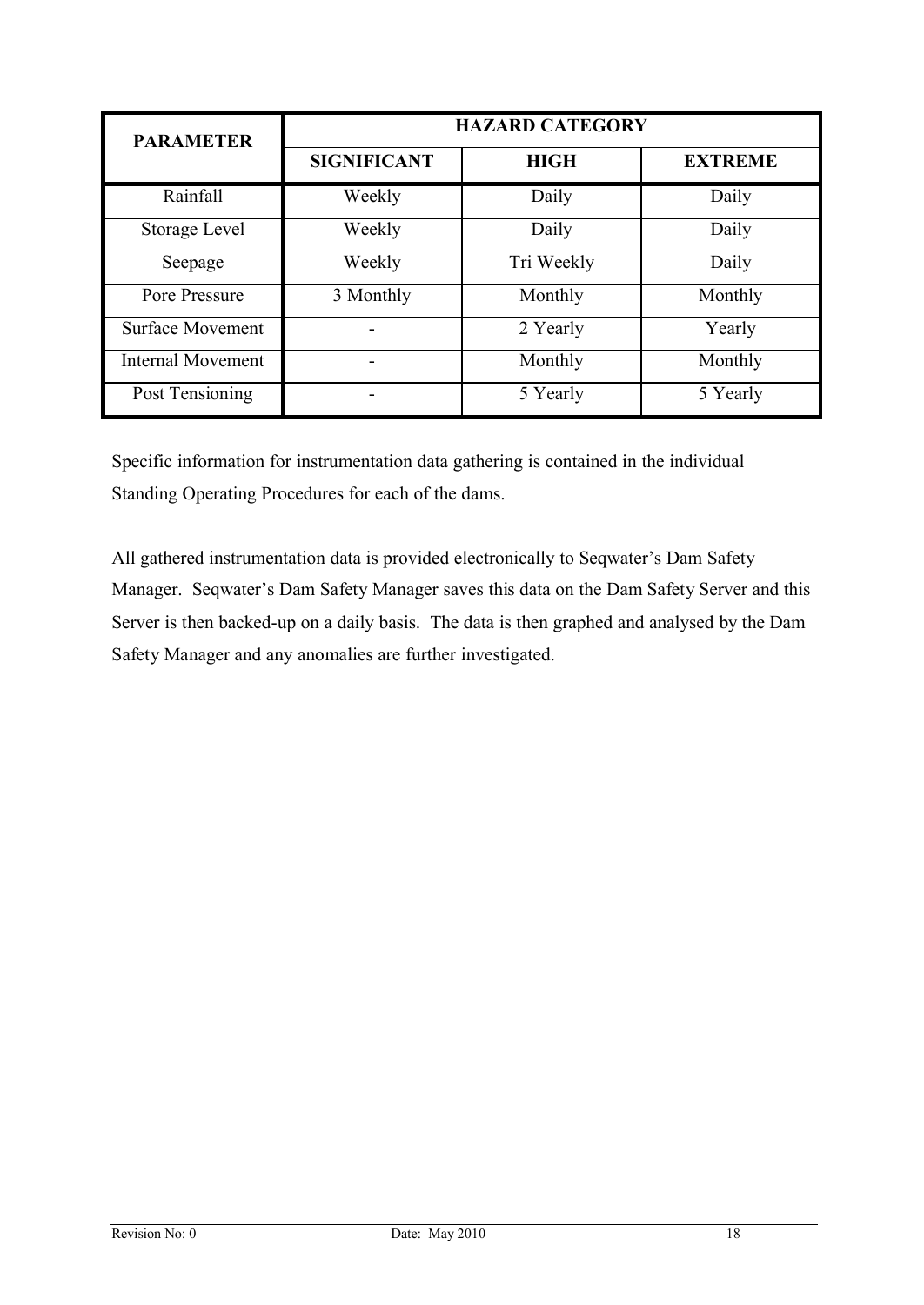# **6 DAM OPERATIONS AND MAINTENANCE**

Seqwater operates its dams in accordance with the Standing Operating Procedures developed for each dam; and Seqwater maintains its dams in accordance with the Operation and Maintenance Manuals developed for each dam. These procedures and manuals have generally been developed in accordance with the Queensland Dam Safety Management Guidelines and the ANCOLD Guidelines on Dam Safety Management and contain accepted best practice principles for dam safety management.

Renewals and refurbishment programs for the dams are generated from the Annual and Comprehensive Inspection Reports and the Dam Safety Reviews. There is also an opportunity for renewal and refurbishment projects considered necessary for dam safety reasons to be added to the program though the annual budget review process by Seqwater's Dam Safety Manager.

Seqwater makes annual funding allocations available for all renewal and refurbishment work required at the dams, to maintain the dams at a safety standard that is consistent with the recommendations of the Queensland Dam Safety Management Guidelines and the ANCOLD Guidelines on Dam Safety Management.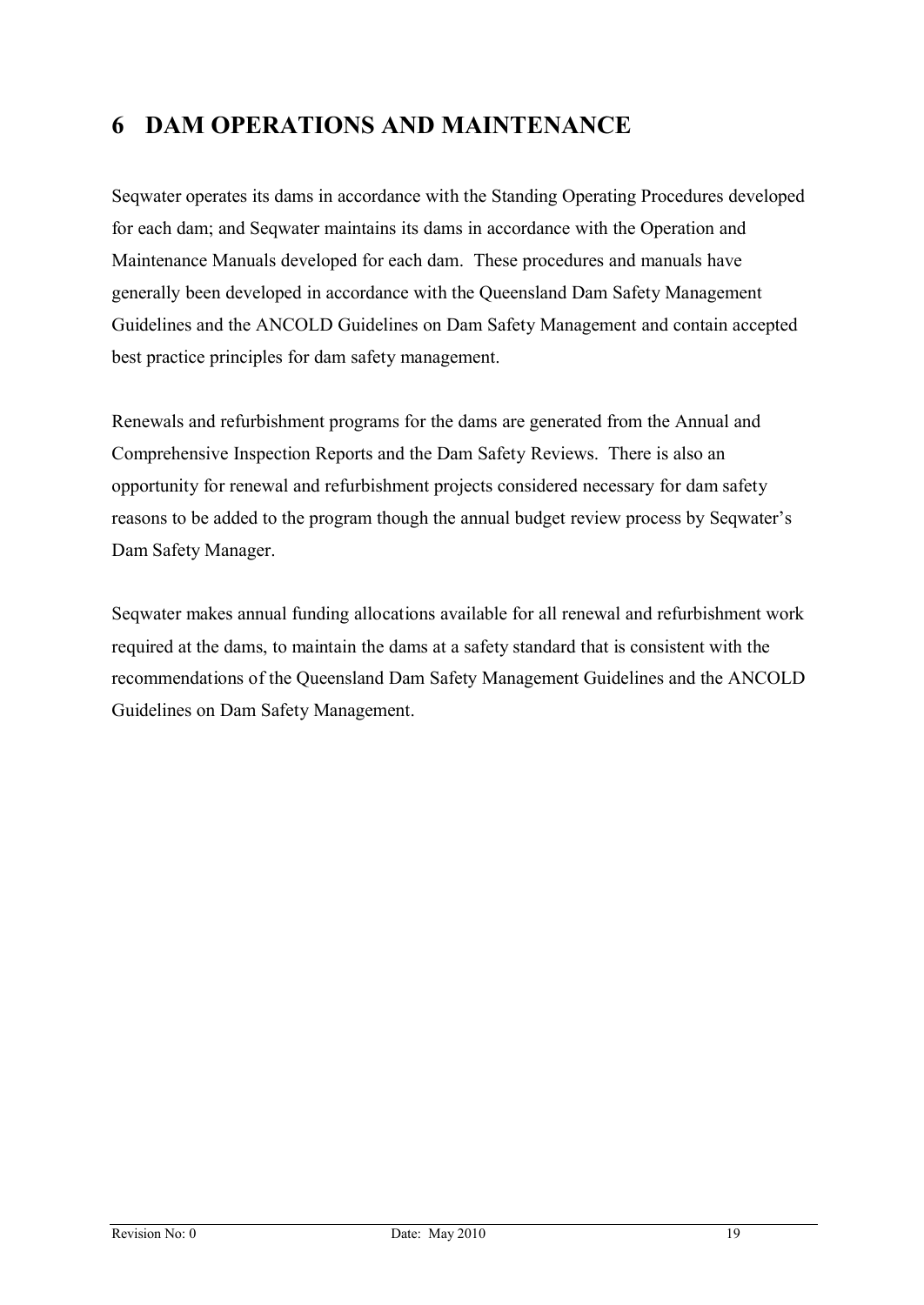# **7 DAM FLOOD OPERATIONS**

#### **7.1 Gated Spillway Dams**

Given their potential significant impact on downstream populations, it is imperative that Seqwater's four gated spillway dams are operated during flood events in accordance with clearly defined procedures to minimise impacts to life and property. Seqwater has developed and maintains a detailed manual of procedures that describes the responsibilities of Seqwater personnel for flood event preparation, mobilisation and operation, in relation to its gated spillway dams.

For Wivenhoe, Somerset and North Pine Dams, the procedures refer to Flood Mitigation Manuals that have been prepared and gazetted in accordance with the Water Supply Act 2008. These Manuals contain operating principles under which decisions relating to the release of water from these dams during flood events must be made. A Flood Mitigation Manual has also been prepared for Leslie Harrison Dam and although this Manual is yet to be gazetted under the Act, it is still used as the basis for decision making in relation to the release of water during flood events.

The relationship between this Manual and the Flood Mitigation Manuals for Wivenhoe, Somerset, North Pine and Leslie Harrison Dams is outlined in the diagram below. The

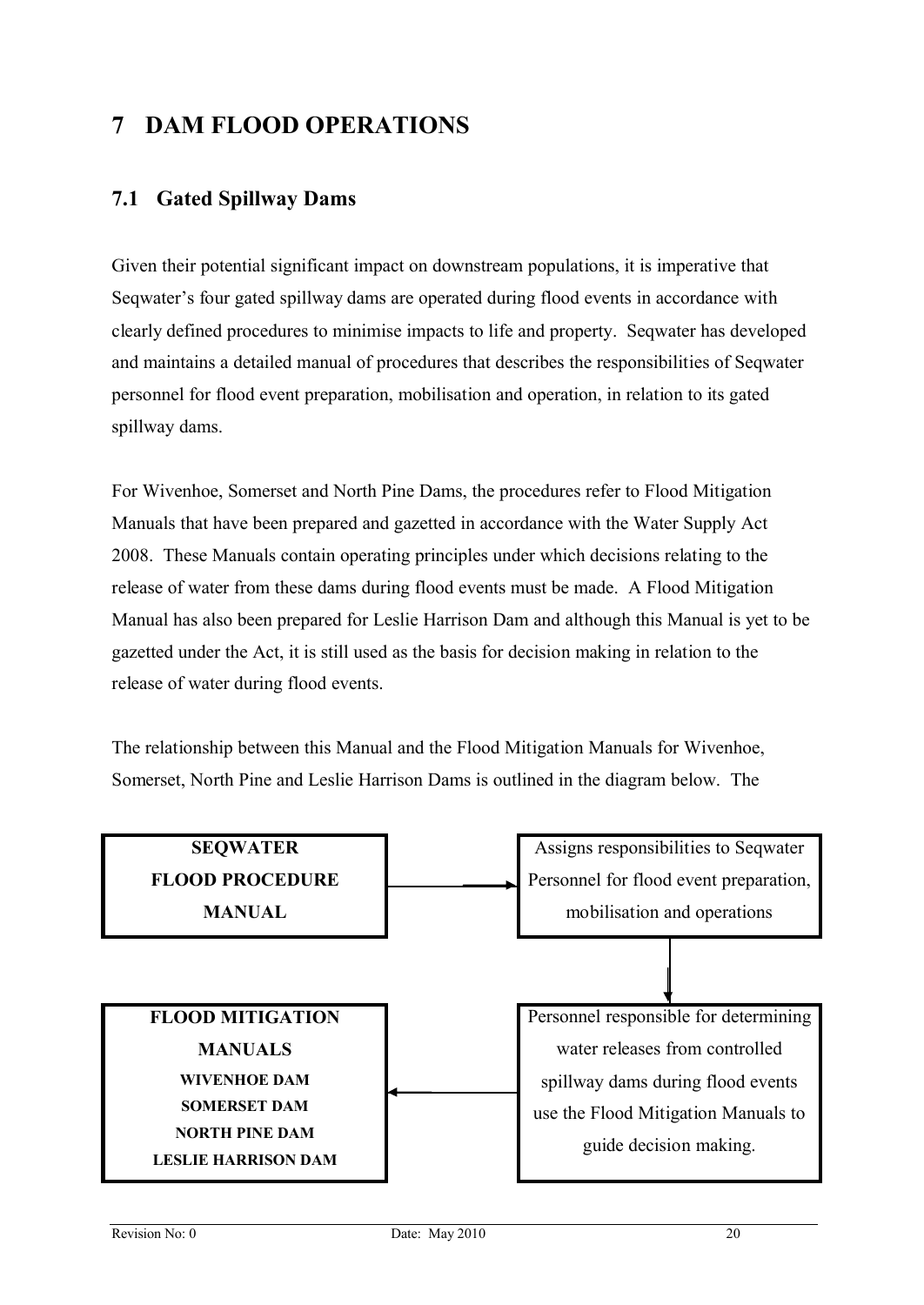The Seqwater Executive Management Team has endorsed an Expert Panel approach involving major stakeholders, to ensure the Flood Mitigation Manuals are kept current. This provides the necessary assurance that any updates or changes to the Manuals will be suitable for use in supporting critical decision making during major flood events. The Expert Panel contains the following minimum membership:

- Seqwater (Dam Safety Manager)
- Seqwater (Principal Hydrologist)
- DERM (Dam Safety Regulator)
- DERM (Principal Hydrologist)
- · Bureau of Meteorology (Principal Hydrologist Flood Warning)
- Brisbane City Council (Principal Hydrologist)
- SunWater (Principal Hydrologist)
- Independent Expert/s (as required)

Meetings of the Expert Panel are convened by Seqwater's Dam Safety Manager as required. This would occur following major flood events and if any manual of system changes are proposed.

#### **7.2 Uncontrolled Spillway Dams**

Seqwater owns twenty uncontrolled spillway dams. During flood events, these dams fill and overflow from a spillway, with Seqwater having no facility to regulate or change these outflows. Uncontrolled Spillway dams do not have associated Flood Mitigation Manuals as it is not possible to in any way influence flood releases from these dams during flood events. Seqwater's primary responsibility during such events is to monitor the safety of the dam and provide dam outflow information to the relevant emergency agencies as required. Such agencies will generally be the Bureau of Meteorology and the Local Authority responsible for the area impacted by the dam outflow.

Seqwater's twenty uncontrolled spillway dams generally contain earth and rockfill structures that cannot withstand overtopping without damage or risk of failure. The exceptions to this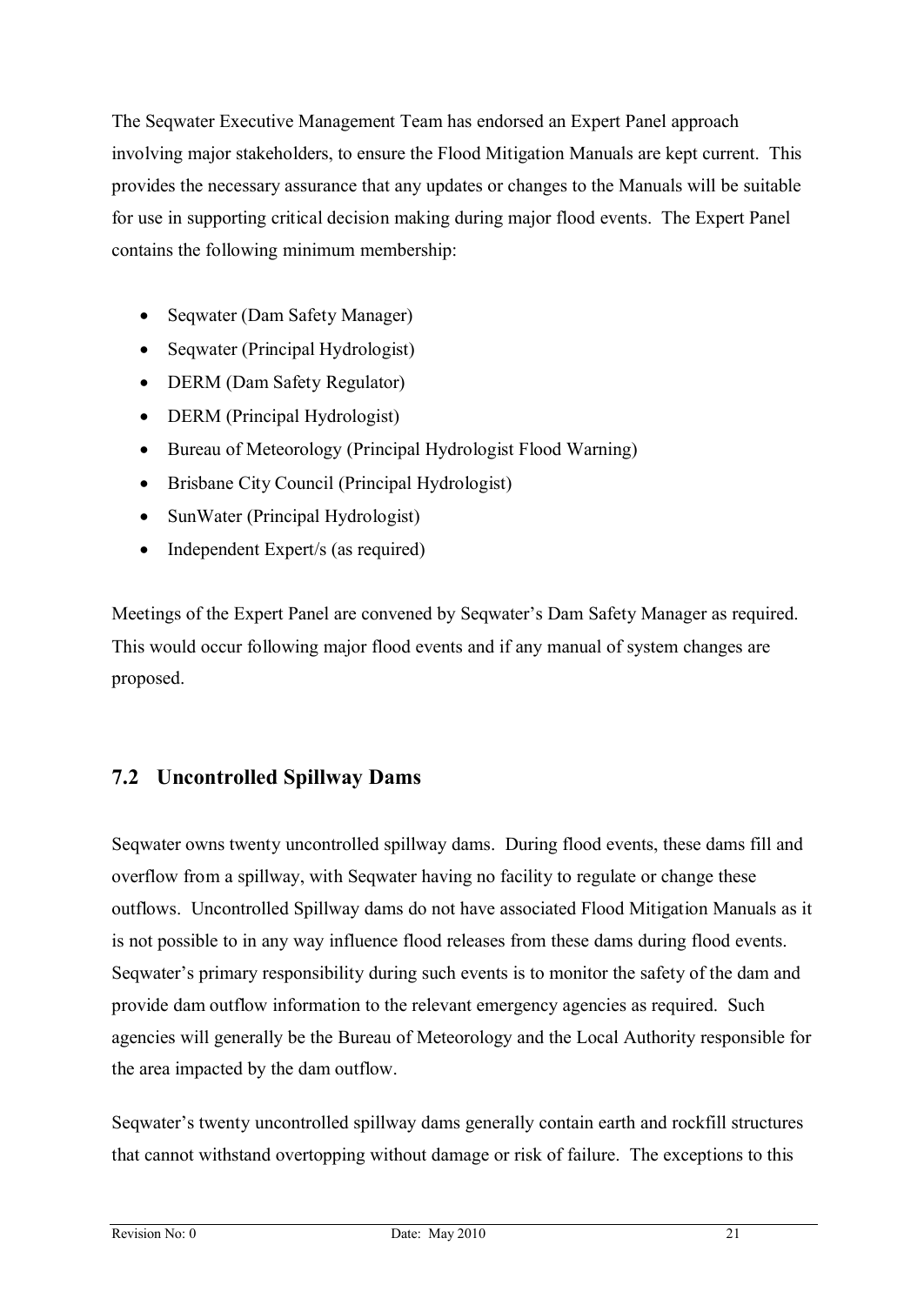are Little Nerang Dam and Moogerah Dam that can withstand some limited overtopping without risk. The structural safety of the dams is paramount as failure of a dam could have catastrophic consequences due to the magnitude of the flood damage which would be caused downstream. Seqwater ensures that its dam spillways are kept clear and well maintained and ready for flood outflows at all times and that a Dam Supervisor is always available monitor flood releases as required.

Seqwater has developed and maintains procedures that describe the responsibilities of Seqwater personnel for flood event preparation, mobilisation and operation, in relation to its uncontrolled spillway dams.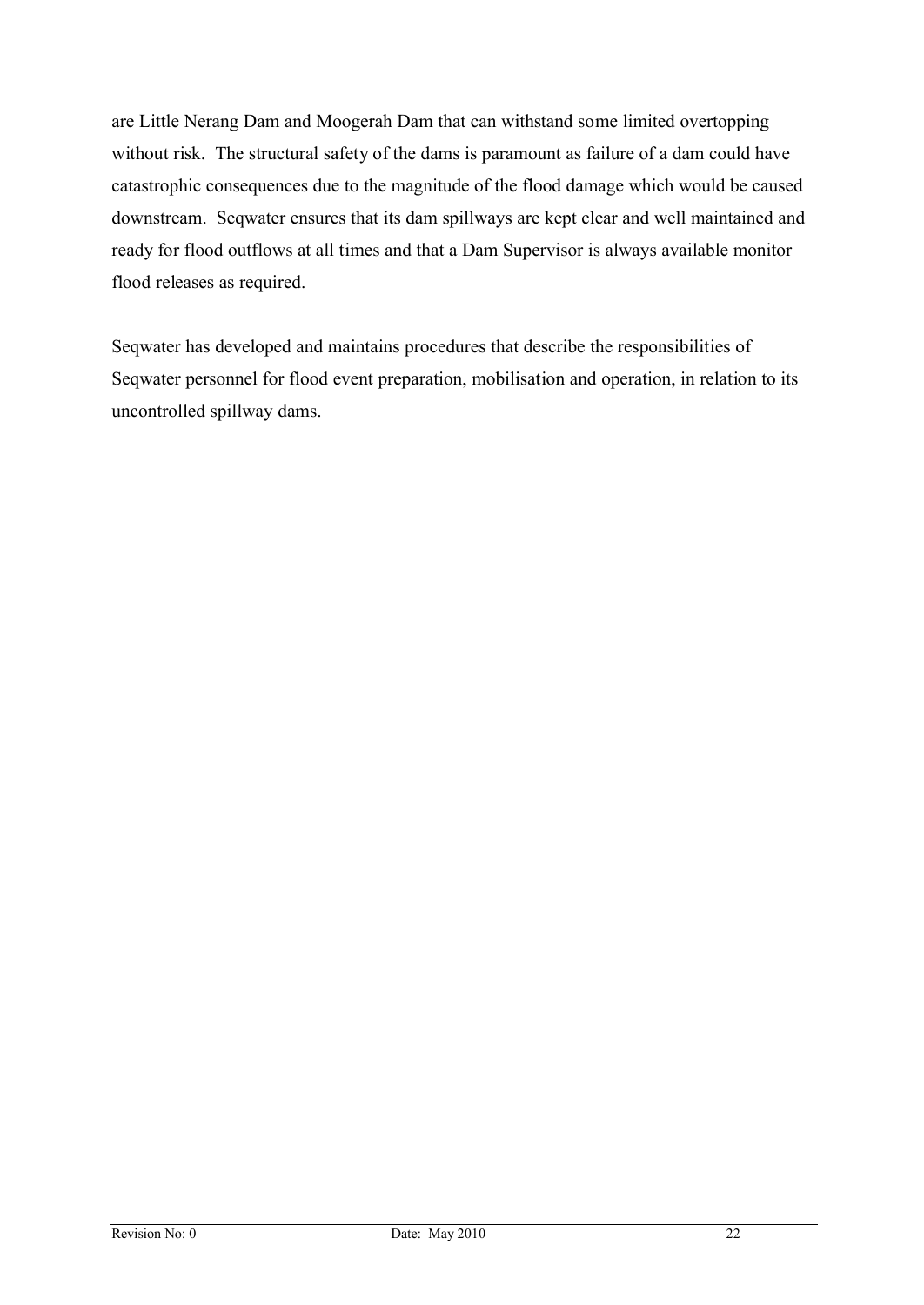# **APPENDIX A**

#### **DETAILS OF REFERABLE DAMS OWNED BY SEQWATER**

| <b>DAM</b>             |                | <b>FULL SUPPLY</b>           | <b>HAZARD</b><br><b>CATEGORY</b> |
|------------------------|----------------|------------------------------|----------------------------------|
|                        | Level<br>m AHD | <b>Capacity</b><br><b>ML</b> |                                  |
| <b>Atkinson</b>        | 65.72          | 30,488                       | High C                           |
| <b>Baroon Pocket</b>   | 217.00         | 61,000                       | High A                           |
| <b>Bill Gunn</b>       | 110.00         | 6,947                        | High A                           |
| <b>Borumba</b>         | 135.01         | 45,952                       | High A                           |
| <b>Bromelton</b>       | 44.50          | 8,210                        | High C                           |
| <b>Cedar Pocket</b>    | 100.90         | 730                          | High C                           |
| <b>Clarendon</b>       | 96.00          | 24,276                       | High A                           |
| Cooloolabin            | 295.91         | 13,800                       | High A                           |
| Enoggera               | 74.37          | 4,567                        | Extreme                          |
| <b>Ewen Maddock</b>    | 25.30          | 16,587                       | Extreme                          |
| <b>Gold Creek</b>      | 92.75          | 801                          | High A                           |
| <b>Hinze</b>           | 82.20          | 161,073                      | Extreme                          |
| <b>Lake Macdonald</b>  | 95.33          | 8,018                        | High A                           |
| <b>Lake Manchester</b> | 51.90          | 26,217                       | Extreme                          |
| <b>Leslie Harrison</b> | 18.32          | 24,868                       | Extreme                          |
| <b>Little Nerang</b>   | 168.02         | 6,705                        | High C                           |
| <b>Maroon</b>          | 207.14         | 44,319                       | High A                           |
| Moogerah               | 154.91         | 83,765                       | High A                           |
| Nindooinbah            | 122.80         | 322                          | High C                           |
| <b>North Pine</b>      | 39.60          | 214,302                      | Extreme                          |
| Poona                  | 152.70         | 655                          | High C                           |
| <b>Sideling Creek</b>  | 20.42          | 14,370                       | Extreme                          |
| <b>Somerset</b>        | 99.00          | 379,849                      | Extreme                          |
| <b>Wappa</b>           | 44.81          | 4,694                        | High A                           |
| Wivenhoe               | 67.00          | 1,165,238                    | Extreme                          |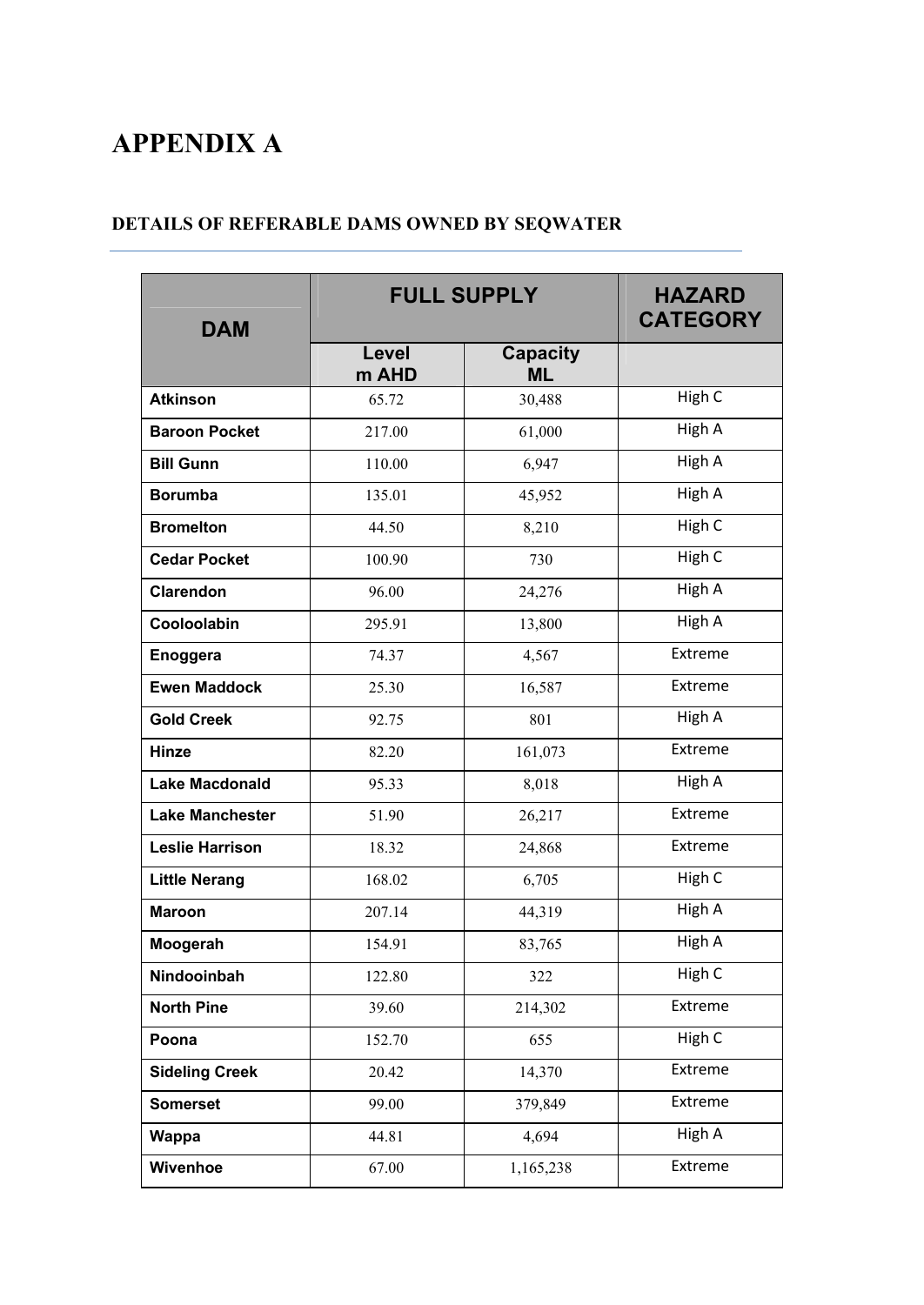# **APPENDIX B**

**SEQWATER DAMS – DAM SAFETY INSPECTION DAM SAFETY REVIEW PROGRAM**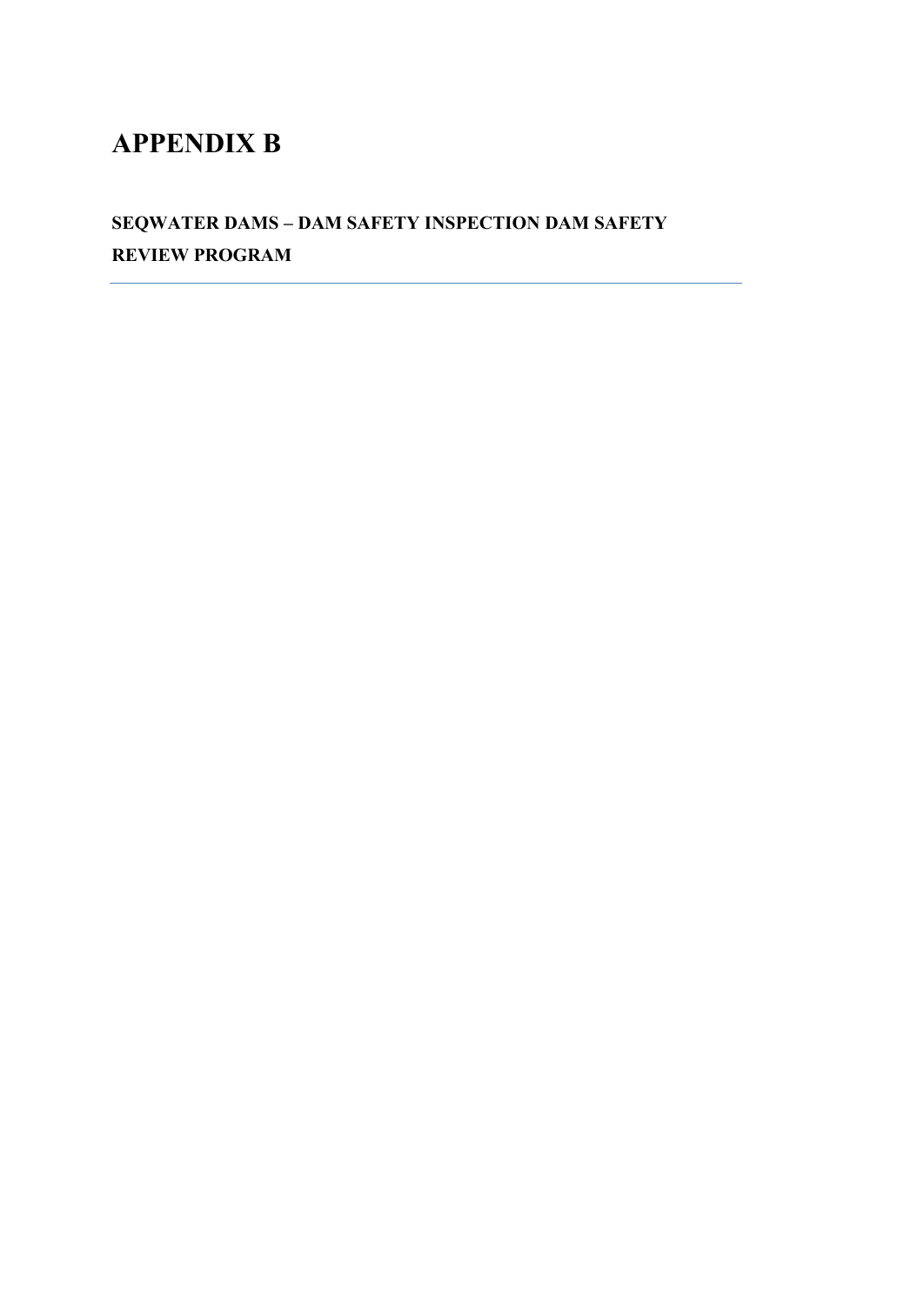|                      |                   | <b>ANNUAL PERIODIC</b>     |                   | <b>FIVE YEAR</b><br><b>COMPREHENSIVE</b> | <b>TWENTY YEAR REVIEW</b> |                            |
|----------------------|-------------------|----------------------------|-------------------|------------------------------------------|---------------------------|----------------------------|
| <b>DAM</b>           | <b>Review Due</b> | <b>Notification</b><br>Due | <b>Review Due</b> | <b>Notification</b><br>Due               | <b>Review Due</b>         | <b>Notification</b><br>Due |
| <b>Atkinson</b>      |                   | Not Required               | 1 June 2014       | 1 September 2014                         | 1 June 2019               | 1 September 2019           |
| <b>Baroon Pocket</b> | 1 July            | 31 July                    | 1 July 2012       | 1 October 2012                           | 1 July 2027               | 1 October 2027             |
| <b>Bill Gunn</b>     | 1 June            | 30 June                    | 1 June 2012       | 1 September 2012                         | 1 June 2022               | 1 September 2022           |
| <b>Borumba</b>       | 1 August          | 31 August                  | 1 August 2010     | 1 November 2010                          | 1 August 2020             | 1 November 2020            |
| <b>Bromelton</b>     |                   | Not Required               | 2013              | 2013                                     | 2013                      | 2013                       |
| <b>Cedar Pocket</b>  |                   | Not Required               | 1 September 2011  | 1 December 2011                          | 1 September 2021          | 1 December 2021            |
| <b>Clarendon</b>     | 1 June            | 30 June                    | 1 June 2010       | 1 September 2010                         | 1 June 2020               | 1 September 2020           |
| Cooloolabin          | 1 October         | 31 October                 | 1 October 2010    | 1 January 2010                           | 1 October 2020            | 1 January 2020             |
| Enoggera             | 1 November        | 30 November                | 1 November 2010   | 1 February 2010                          | 1 November 2024           | 1 February 2024            |
| <b>Ewen Maddock</b>  | 1 March           | 31 March                   | 1 November 2014   | 1 February 2014                          | 1 November 2029           | 1 February 2029            |
| <b>Gold Creek</b>    | 1 March           | 31 March                   | 1 March 2014      | 1 June 2014                              | 1 March 2014              | 1 June 2014                |
| <b>Hinze</b>         | 1 May             | 31 May                     | 2013              | 2013                                     | 1 May 2028                | 1 August 2028              |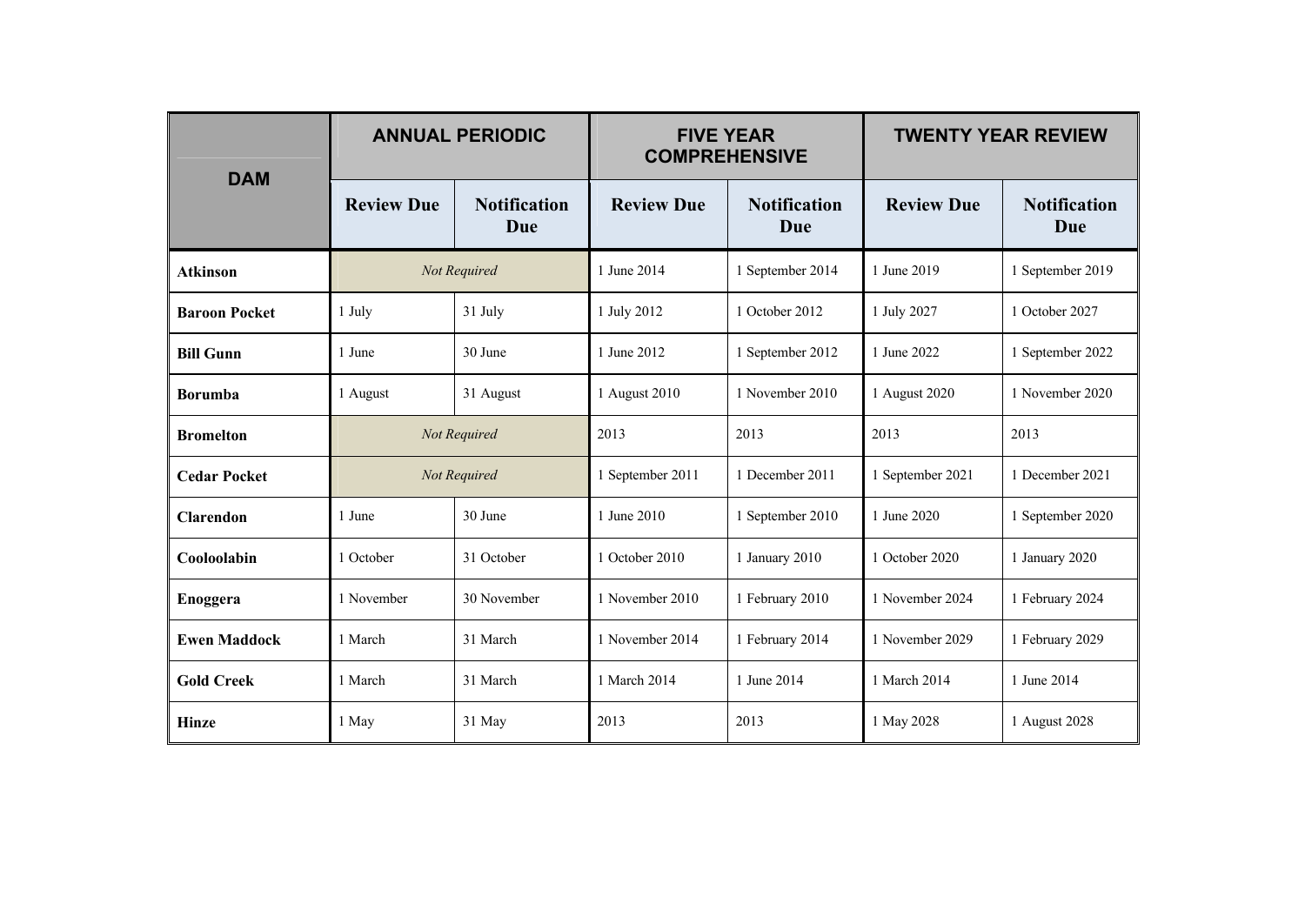| <b>DAM</b>             |                   | <b>ANNUAL PERIODIC</b>            | <b>FIVE YEAR</b><br><b>COMPREHENSIVE</b> |                                   | <b>TWENTY YEAR REVIEW</b> |                                   |
|------------------------|-------------------|-----------------------------------|------------------------------------------|-----------------------------------|---------------------------|-----------------------------------|
|                        | <b>Review Due</b> | <b>Notification</b><br><b>Due</b> | <b>Review Due</b>                        | <b>Notification</b><br><b>Due</b> | <b>Review Due</b>         | <b>Notification</b><br><b>Due</b> |
| <b>Lake Macdonald</b>  | 1 November        | 30 November                       | 1 November 2010                          | 1 February 2010                   | 1 November 2024           | 1 November 2024                   |
| <b>Lake Manchester</b> | 1 June            | 31 June                           | 1 June 2010                              | 1 September 2010                  | 1 June 2021               | 1 September 2021                  |
| <b>Leslie Harrison</b> | 1 May             | 31 May                            | 1 May 2011                               | 1 August 2011                     | 1 May 2016                | 1 August 2016                     |
| <b>Little Nerang</b>   |                   | Not Required                      | 1 April 2010                             | 1 July 2010                       | 1 April 2012              | 1 July 2012                       |
| <b>Maroon</b>          | 1 August          | 31 August                         | 1 December 2010                          | 1 March 2010                      | 1 December 2019           | 1 March 2019                      |
| Moogerah               | 1 January         | 31 January                        | 1 January 2012                           | 1 April 2012                      | 1 January 2022            | 1 April 2022                      |
| Nindooinbah            | Not Required      |                                   |                                          |                                   |                           |                                   |
| <b>North Pine</b>      | 1 October         | 31 October                        | 1 October 2010                           | 1 January 2010                    | 1 October 2015            | 1 January 2015                    |
| Poona                  |                   | Not Required                      | 1 October 2010                           | 1 January 2010                    | 1 October 2020            | 1 January 2020                    |
| <b>Sideling Creek</b>  | 1 October         | 31 October                        | 1 October 2012                           | 1 January 2012                    | 1 October 2016            | 1 January 2016                    |
| <b>Somerset</b>        | 1 October         | 31 October                        | 1 October 2010                           | 1 January 2010                    | 1 October 2015            | 1 January 2015                    |
| Wappa                  | 1 October         | 31 October                        | 1 October 2010                           | 1 January 2010                    | 1 October 2020            | 1 January 2020                    |
| Wivenhoe               | 1 October         | 31 October                        | 1 October 2010                           | 1 January 2010                    | 1 October 2015            | 1 January 2015                    |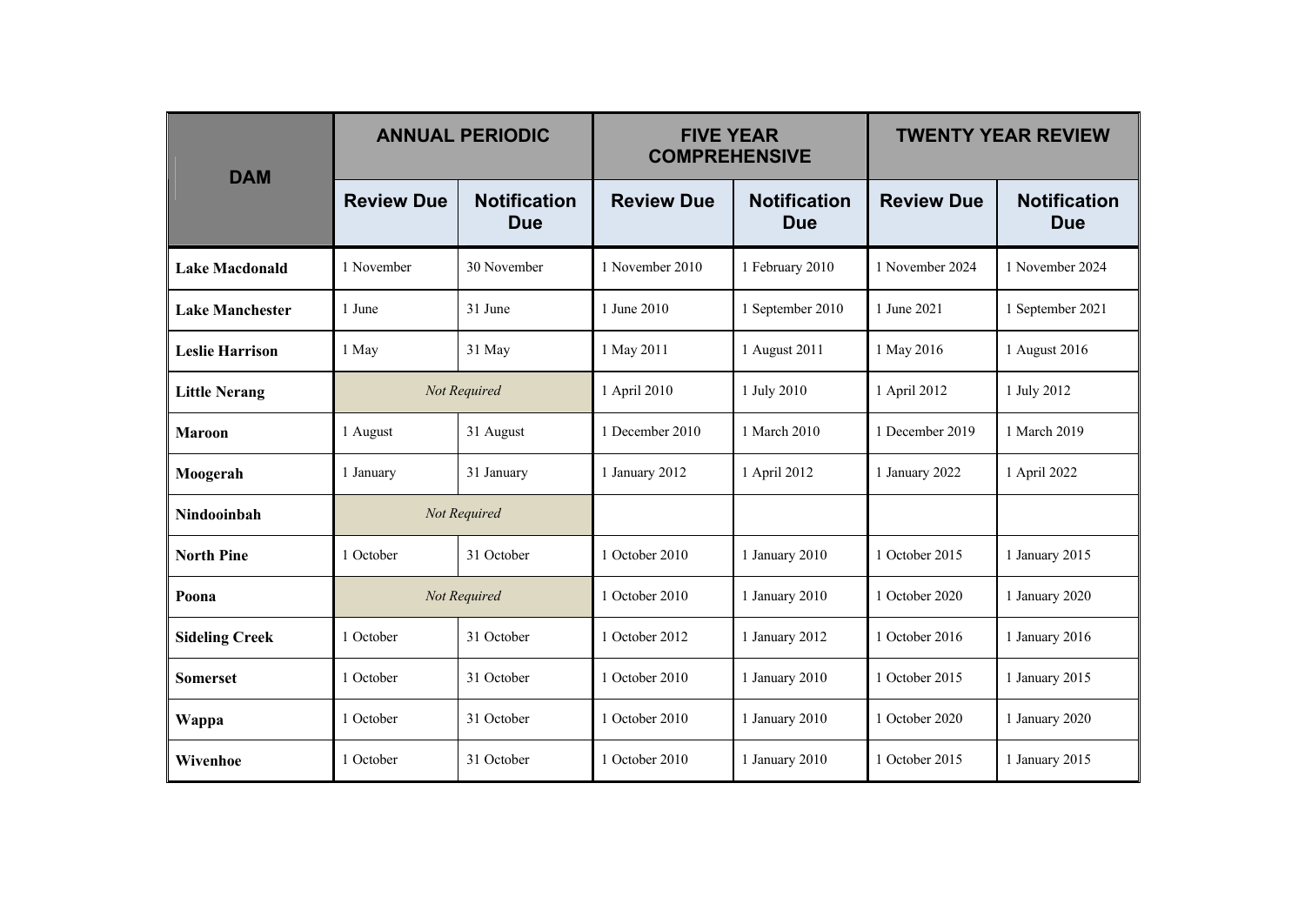# **APPENDIX C**

## **SEQWATER DAMS – DOCUMENTATION REVIEW PROGRAM**

| <b>DAM</b>             | <b>ANNUAL REVIEW</b> | <b>NOTIFICATION TO</b>  |
|------------------------|----------------------|-------------------------|
|                        | <b>DUE BY</b>        | <b>REGULATOR DUE BY</b> |
| <b>Atkinson</b>        | 1 June               | 30 June                 |
| <b>Baroon Pocket</b>   | 1 July               | 31 July                 |
| <b>Bill Gunn</b>       | 1 June               | 30 June                 |
| <b>Borumba</b>         | 1 August             | 31 August               |
| <b>Bromelton</b>       | 1 July               | 31 July                 |
| <b>Cedar Pocket</b>    | 1 September          | 30 September            |
| <b>Clarendon</b>       | 1 June               | 30 June                 |
| Cooloolabin            | 1 October            | 31 October              |
| Enoggera               | 1 November           | 30 November             |
| <b>Ewen Maddock</b>    | 1 March              | 31 March                |
| <b>Gold Creek</b>      | 1 March              | 31 March                |
| <b>Hinze</b>           | 1 May                | 31 May                  |
| <b>Lake Macdonald</b>  | 1 November           | 30 November             |
| <b>Lake Manchester</b> | 1 June               | 31 June                 |
| <b>Leslie Harrison</b> | 1 May                | 31 May                  |
| <b>Little Nerang</b>   | 1 April              | 30 April                |
| <b>Maroon</b>          | 1 November           | 30 November             |
| Moogerah               | 1 January            | 31 January              |
| Nindooinbah            |                      |                         |
| <b>North Pine</b>      | 1 October            | 31 October              |
| Poona                  | 1 October            | 31 October              |
| <b>Sideling Creek</b>  | 1 October            | 31 October              |
| <b>Somerset</b>        | 1 October            | 31 October              |
| Wappa                  | 1 October            | 31 October              |
| Wivenhoe               | 1 October            | 31 October              |